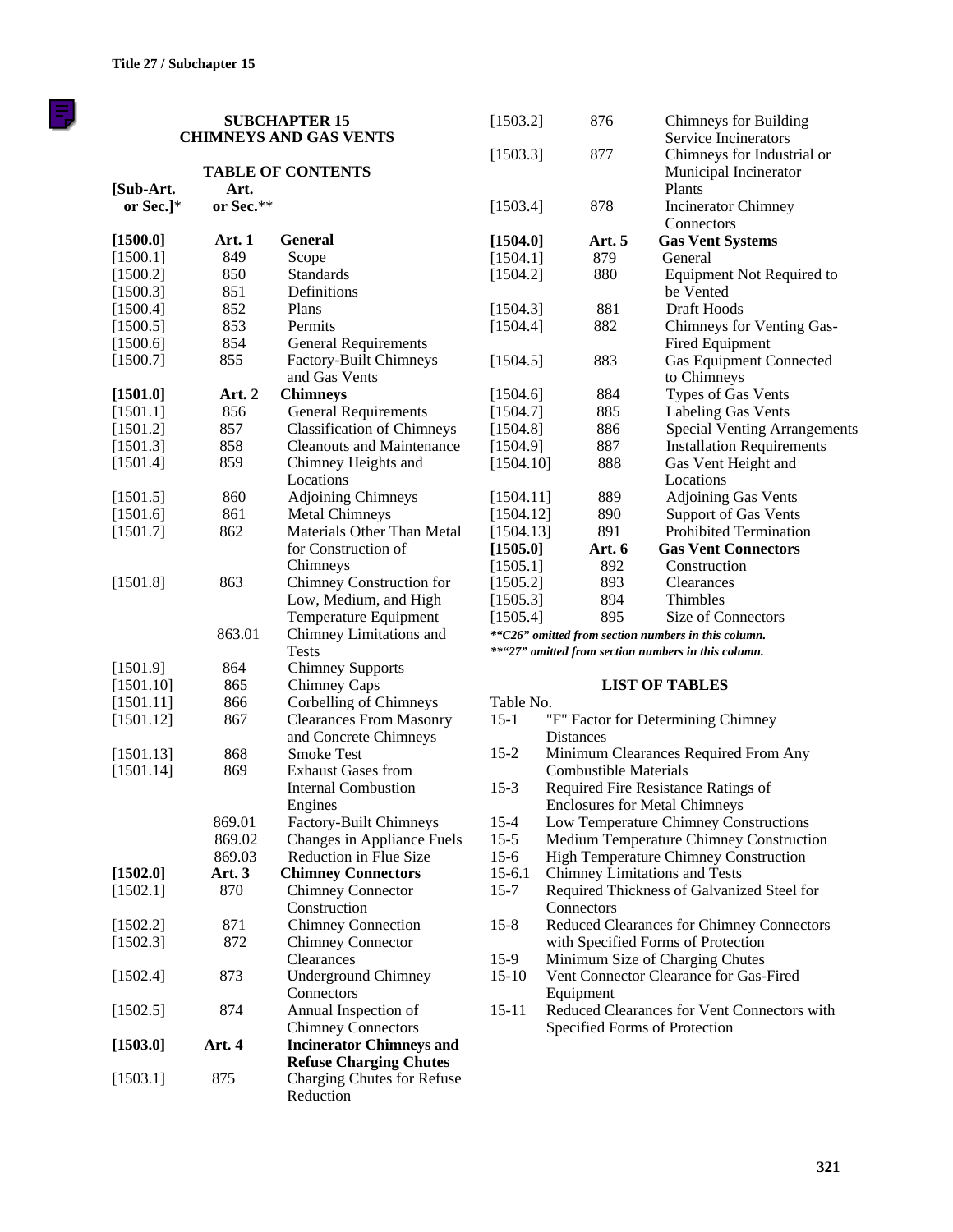### **ARTICLE 1 GENERAL**

**§[1500.1] 27-849 Scope**. -This subchapter shall establish the minimum safety requirements for, and control the design, construction, installation, alteration, and use of chimneys and gas vents.

**§[1500.2] 27-850 Standards**.- The provisions of reference standard RS-15 shall be a part of this subchapter.

**§[1500.3] 27-851 Definitions**. -For definitions to be used in the interpretation of this subchapter, see subchapter two of this chapter.

**§[1500.4] 27-852 Plans**. -For the requirements governing the filing of plans and the work to be shown on plans, see subchapter one of this chapter.

**§[1500.5] 27-853 Permits**. -For the requirements governing equipment work permits and equipment use permits, see subchapter one of this chapter.

**§[1500.6] 27-854 General requirements**.—Chimneys or gas vents shall be designed and constructed so as to provide the necessary draft and capacity to completely exhaust the products of combustion to the outside air, and to satisfy the following conditions:

**(a) Temperature**. -The temperature on adjacent combustible surfaces shall not be raised above one hundred sixty degrees Fahrenheit.

**(b) Condensation**. -The condensation shall not be developed to an extent that can cause rapid deterioration of chimney or vent.

\***§[1500.7] 27-855 Factory-built chimneys and gas vents**.- **(a) Factory-built chimneys**. -Factory-built chimneys and chimney units shall be listed and accepted in accordance with the applicable reference standard and shall be installed in accordance with the temperature conditions and height limitations of the listing and acceptance, the manufacturer's instructions or this article, whichever is the most restrictive. Flue gas temperatures in the chimney shall not exceed the limits and durations employed during listing tests and as required by this code. **(b) Gas vents**. -Type B and Type BW gas vents shall be listed and accepted in accordance with the conditions of the acceptance and applicable provisions of this code. *\*Local Law 80-1989.*

### **ARTICLE 2 CHIMNEYS**

#### **§[1501.1] 27-856 General requirements**. -

**(a) Equipment requiring chimneys**.- All gas-burning equipment that produces flue gas temperatures in excess of five hundred fifty degrees Fahrenheit or four hundred eighty degrees Fahrenheit above room temperature, and all solid and liquid fuel-burning equipment, shall be connected to chimneys that conform to the requirements of this subchapter. **\*(b) Chimney construction**. -Unlisted chimneys shall be constructed of steel, brick, masonry units, concrete, concrete units, or equivalent materials. Chimneys shall be

of adequate structural strength, with resistance suitable for the temperatures to which they may be subjected and resistive to the corrosive action of gases. For structural requirements, see subchapters ten and eleven of this chapter. **(c) Separation of flues**. -Whenever more than one flue is installed within a chimney, the lining of each flue shall be separated, one from the other, as follows:

(1) In low temperature chimneys with fire clay flue linings: by a wythe of cement grout at least one inch thick or other equivalent method.

(2) In medium temperature and high temperature chimneys: by a division wall of brick or concrete at least three and three-quarters inches thick or other equivalent method.

The separation between flue linings thus established shall in all cases be adequate to give stability for the chimney construction as required by subchapter ten of this article.

**(d) Test run**. -All new chimneys shall be test run by the applicant under operating conditions to demonstrate fire safety and the complete exhausting of smoke and the products of combustion to the outer air. The results of such test run shall be certified as correct by the applicant and shall be submitted in writing to the department.

**(e) Requirement of a smoke test**. -Whenever required by the commissioner after an inspection has been made of the chimney, a smoke test shall be made as outlined in section 27-868 of this article. Any faults or leaks found shall be corrected. Such smoke test shall be witnessed by a representative of the commissioner. In lieu thereof, the commissioner may accept the test report of an architect or engineer in which case the test shall be subject to the provisions for \*\*controller inspection except that the architect or engineer may be retained by the contractor.

#### *\*Local Law 80-1989.*

*\*\*As enacted but "controlled" probably intended .*

#### **§[1501.2] 27-857 Classification of chimneys**.-

Chimneys shall be classified as follows:

**(a) Low temperature chimneys**. -Chimneys designed and constructed to exhaust the products of combustion from low temperature equipment as defined in subchapter fourteen of this chapter.

**(b) Medium temperature chimneys**.- Chimneys designed and constructed to exhaust the products of combustion from medium temperature equipment as defined in subchapter fourteen of this chapter.

**(c) High temperature chimneys**. -Chimneys designed and constructed to exhaust the products of combustion from high temperature equipment as defined in subchapter fourteen of this chapter.

#### **§[1501.3] 27-858 Cleanouts and maintenance**.-

Whenever a new chimney is completed or an existing chimney is altered, it shall be cleaned and left smooth on the inside. Cleanouts with a gas tight door shall be provided at the base of all chimneys.

#### **§[1501.4] 27-859 Chimney heights and locations**. -

**(a) Low temperature chimneys**. -Low temperature chimneys shall extend at least three feet above the highest construction, such as a roof ridge, parapet wall, or penthouse, within ten feet of the chimney outlet, whether the construction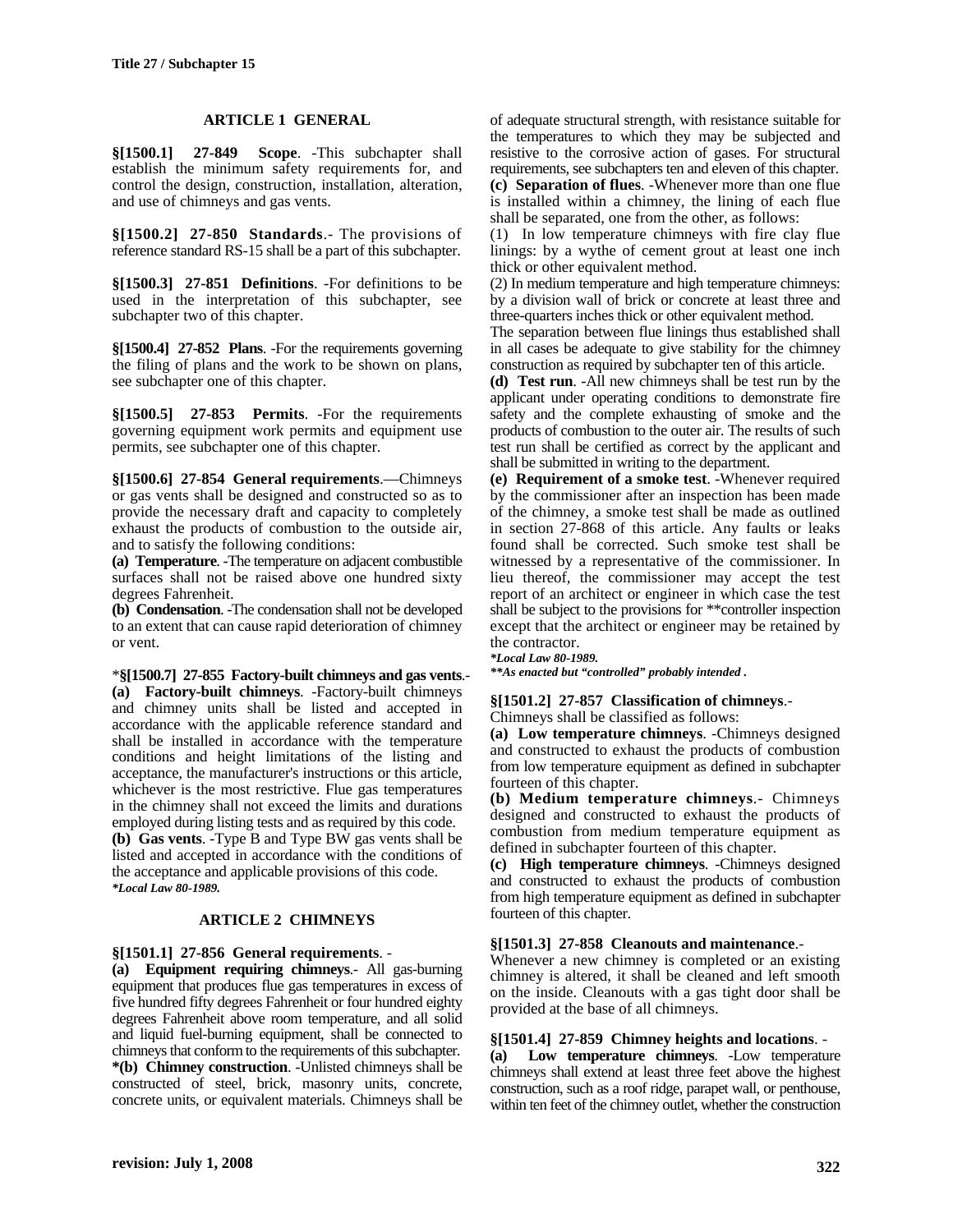is on the same building as the chimney or on another building. However, such constructions do not include other chimneys, vents, or open structural framing. Any chimney located beyond ten feet from such construction, but not more than the distance determined in subdivision (d) of this section, shall be at least as high as the construction.

**(b) Medium temperature chimneys**. -Medium temperature chimneys shall extend at least ten feet above the highest construction, such as a roof ridge, or parapet wall or penthouse within twenty feet of the chimney outlet, whether the construction is on the same building as the chimney or on another building. However, such constructions do not include other chimneys, and vents. Any chimney located beyond twenty feet from such constructions but not more than the distance determined in subdivision (d) of this section, shall be at least as high as the construction.

**(c) High temperature chimneys**. -High temperature chimneys shall extend at least twenty feet above the highest construction, such as roof ridge, parapet wall, penthouse, or other obstruction within fifty feet of the chimney outlet, whether the construction is on the same building as the chimney or in another building. However, such constructions do not include other chimneys, vents, or open structural framing. Any chimney located beyond fifty feet from such construction but not more than the distance determined in subdivision (d) of this section, shall be at least as high as the construction.

**(d) Formula**. -The following formula shall be used for determining the distances referred to in subdivisions (a), (b) and (c) of this section:

 $D = F\sqrt{A}$ where:

- $D = Distance$ , in ft., measured from the center of the chimney outlet to the nearest edge of the construction.
- $F =$  Value determined from table 15-1.
- $A =$  Free area, in sq. in., of chimney flue space.

**TABLE 15-1 "F" FACTOR FOR DETERMINING CHIMNEY DISTANCES**

|                         | "F" Factor"                 |                         |       |  |  |  |  |
|-------------------------|-----------------------------|-------------------------|-------|--|--|--|--|
| Type of Fuel            | Low                         | Medium High             |       |  |  |  |  |
|                         |                             | Temp. Temp.             | Temp. |  |  |  |  |
|                         |                             | Chimney Chimney Chimney |       |  |  |  |  |
|                         | $\mathcal{D}_{\mathcal{L}}$ |                         |       |  |  |  |  |
| $No. 2$ Fuel Oils       | 2.5                         | 2.5                     |       |  |  |  |  |
| No. 3, No. 6 Fuel Oils, |                             |                         |       |  |  |  |  |
| Solid Fuels and         |                             |                         |       |  |  |  |  |
| Incinerators            |                             |                         |       |  |  |  |  |

#### **§[1501.5] 27-860 Adjoining Chimneys**. -

**(a) Responsibility of owner of taller building**. - Whenever a building is erected, enlarged, or increased in height so that any portion of such building, except chimneys or vents, extends higher than the top of any previously constructed chimneys within one hundred feet, the owner of such new or altered building shall have the responsibility of altering such chimneys to make them

conform with the requirements of section 27-859 of this article. A chimney that is no longer connected with a fireplace or combustion or other equipment for which a chimney was required, shall be exempt from this requirement. Such alterations shall be accomplished by one of the following means or a combination thereof:

(1) Carry up the previously constructed chimneys to the height required in section 27-859 of this article.

(2) Offset such chimneys to a distance beyond that required in section 27-859 of this article from the new or altered building, provided that the new location of the outlet of the offset chimney shall otherwise comply with the requirements of this subchapter.

**(b) Protection of draft**. -After the alteration of a chimney as required by subdivision (a) of this section, it shall be the responsibility of the owner of the new or altered building to provide any mechanical equipment or devices necessary to maintain the proper draft in the equipment.

**(c) Written notification**. -The owner of the new or altered building shall notify the owner of the building affected in writing at least forty-five days before starting the work required and request written consent to do such work. Such notice shall be accompanied by plans indicating the manner in which the proposed alterations are to be made.

**(d) Approval**. -The plans and method of alteration shall be subject to the approval of the commissioner.

**(e) Refusal of consent**. -If consent is not granted by the owner of the previously constructed building to do the alteration work required by subdivisions (a) and (b) of this section, such owner shall signify his or her refusal in writing to the owner of the new or altered building and to the commissioner; and the owner of the new or altered building has submitted plans that conform to the requirements of this section, he or she shall thereupon be released from any responsibility for the proper operation of the equipment due to loss of draft and for any health hazard or nuisance that may occur as a result of the new or altered building. Such responsibilities shall then be assumed by the owner of the previously constructed building. Likewise, should such owner neglect to grant consent within forty-five days from the date of written request or fail to signify his or her refusal, he or she shall then assume all responsibilities as prescribed above.

**(f) Procedure**. -It shall be the obligation of the owner of the new or altered building to:

(1) Schedule this work so as to create a minimum of disturbance to the occupants of the affected building.

(2) Provide such essential services as are normally supplied by the equipment while it is out of service.

(3) Where necessary, support such extended chimneys and equipment from this building or to carry up such chimneys within his or her building.

(4) Provide for the maintenance, repair, and/or replacement of such extensions and added equipment.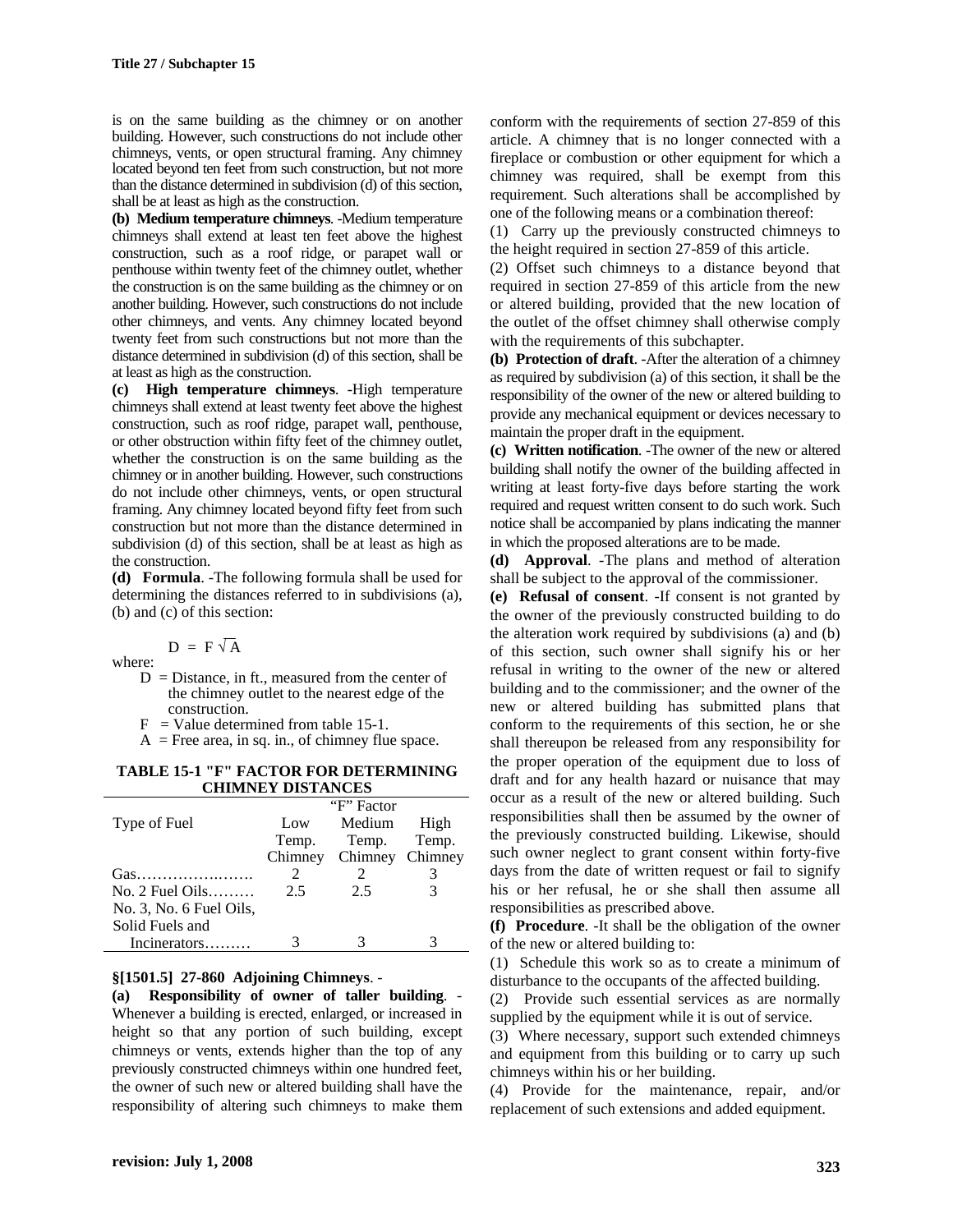(5) Make such alterations of the same material as the original chimney so as to maintain the same quality and appearance, except where the owner of the chimney affected shall give his or her consent to do otherwise. All work shall be done in such fashion as to maintain the architectural esthetics of the existing building.

**(g) Existing violations**. -Any existing violations on the previously constructed equipment shall be corrected by the owner of the equipment before any equipment is added or alterations made at the expense of the owner of the new or altered building.

(h) The commissioner may grant a variance in accordance with the provisions of section 27-107 of article one of subchapter one of this chapter.

#### **§[1501.6] 27-861 Metal chimneys**. -

**(a) Exterior metal chimneys**.- Exterior metal chimneys constructed of steel shall be of adequate thickness to resist all applied loads specified in subchapter nine of this chapter, but shall not be less than the thickness required in table 15-4.

**(b) Clearances for exterior metal chimneys**. -Metal chimneys erected on the exterior of a building shall have sufficient clearance from a wall or frame of combustible construction to satisfy the requirements of table 15-2 and to permit inspection and maintenance operations on the chimney, and shall comply with the following minimum requirements:

(1) Exterior metal chimneys over eighteen inches in diameter, for equipment of any operating temperature, shall have a clearance of at least four inches, and those eighteen inches or less in diameter shall have a clearance of at least two inches from a building wall of any combustible construction.

(2) No portion of an exterior metal chimney shall be nearer than twenty-four inches to any door or window or to any exit, or located where it would be readily accessible to the public, unless it is insulated or shielded to avoid injury to any person in contact with the chimney.

| <b>TABLE 15-2 MINIMUM CLEARANCES</b> |
|--------------------------------------|
| <b>REQUIRED FROM ANY</b>             |

| <b>COMBUSTIBLE MATERIALS</b>       |       |                         |  |  |  |  |  |  |
|------------------------------------|-------|-------------------------|--|--|--|--|--|--|
| <b>Classification of Equipment</b> |       |                         |  |  |  |  |  |  |
|                                    |       |                         |  |  |  |  |  |  |
| Low Temperature                    |       | Medium High Temperature |  |  |  |  |  |  |
| Temperature                        |       |                         |  |  |  |  |  |  |
|                                    | יי 1. |                         |  |  |  |  |  |  |
|                                    |       |                         |  |  |  |  |  |  |

*\*Bracket not enacted but probably intended.*

## **(c) Enclosure of interior metal chimneys**. -

(1) Every interior metal chimney or part thereof erected within buildings shall be enclosed with non-combustible construction having a fire resistance rating of not less than that prescribed in table 15-3 in all stories above the one in which the equipment served thereby is located. Where the metal chimney passes through a combustible roof, it shall be guarded by a non-combustible ventilating thimble of galvanized metal or equivalent non-combustible material

that extends at least nine inches below and above the roof construction. The thimbles shall be of a size to provide clearances on all sides of the metal chimney of at least six inches for low temperature equipment and at least eighteen inches for medium and high temperature equipment as defined in subchapter fourteen of this chapter. However, if the metal chimney is insulated and protected to prevent a temperature of more than two hundred fifty degrees Fahrenheit on its exterior surface the thimble clearance may be reduced by fifty percent.

(2) The enclosure around a metal chimney shall provide a space on all sides of the chimney to permit inspection and repair for the entire chimney height. When metal chimneys have a minimum dimension of twenty-four inches in diameter and are completely jacketed with noncombustible insulating material within the required enclosure, access to permit inspection and repair shall not be required.

(3) The enclosing construction shall be of noncombustible materials and shall have a fire resistance rating as required in table 15-3 and shall be without openings, except access openings equipped with opening protectives constructed in accordance with the requirements of subchapter five of this chapter, at floor levels where necessary for complete inspection purposes. (4) The required fire resistance ratings of table 15-3 for the enclosure of a medium or high temperature metal chimney may be reduced by one hour if the chimney is insulated with an insulation adequate for the temperature of the chimney and having at least a one hour fire resistance rating at all sections of the insulation.

#### \*\* **TABLE 15-3 REQUIRED FIRE RESISTANCE RATINGS OF ENCLOSURES FOR METAL CHIMNEYS**

| Chimney                 | <b>Required Fire Resistance</b> |
|-------------------------|---------------------------------|
| Classification          | Rating of Enclosure             |
| Low Temperature         | 1 Hr. for buildings under       |
|                         | 5 stories                       |
|                         | 2 Hr. for buildings 5           |
|                         | stories or more                 |
| Medium Temperature      | 2 Hr.                           |
| <b>High Temperature</b> | 3 Hr.                           |

#### **Note for Table 15-3:**

Table 3-4 of section 27-271 shall also be complied with in the construction of enclosures for metal chimneys.

*\*\*Local Law 80-1989.*

**(d) Prohibited location**. -No interior metal chimney shall be carried up inside a ventilating duct unless such duct is constructed as required by this subchapter for metal chimneys, and only when such duct is used solely for exhaust venting the room or space in which the equipment served by the metal chimney is located. Metal chimneys shall not be installed in air supply ducts.

**\*\*(e)** Unlisted metal chimneys serving residential type or low heat appliances and producing flue gas having a temperature below 350ºF at the entrance to the chimney at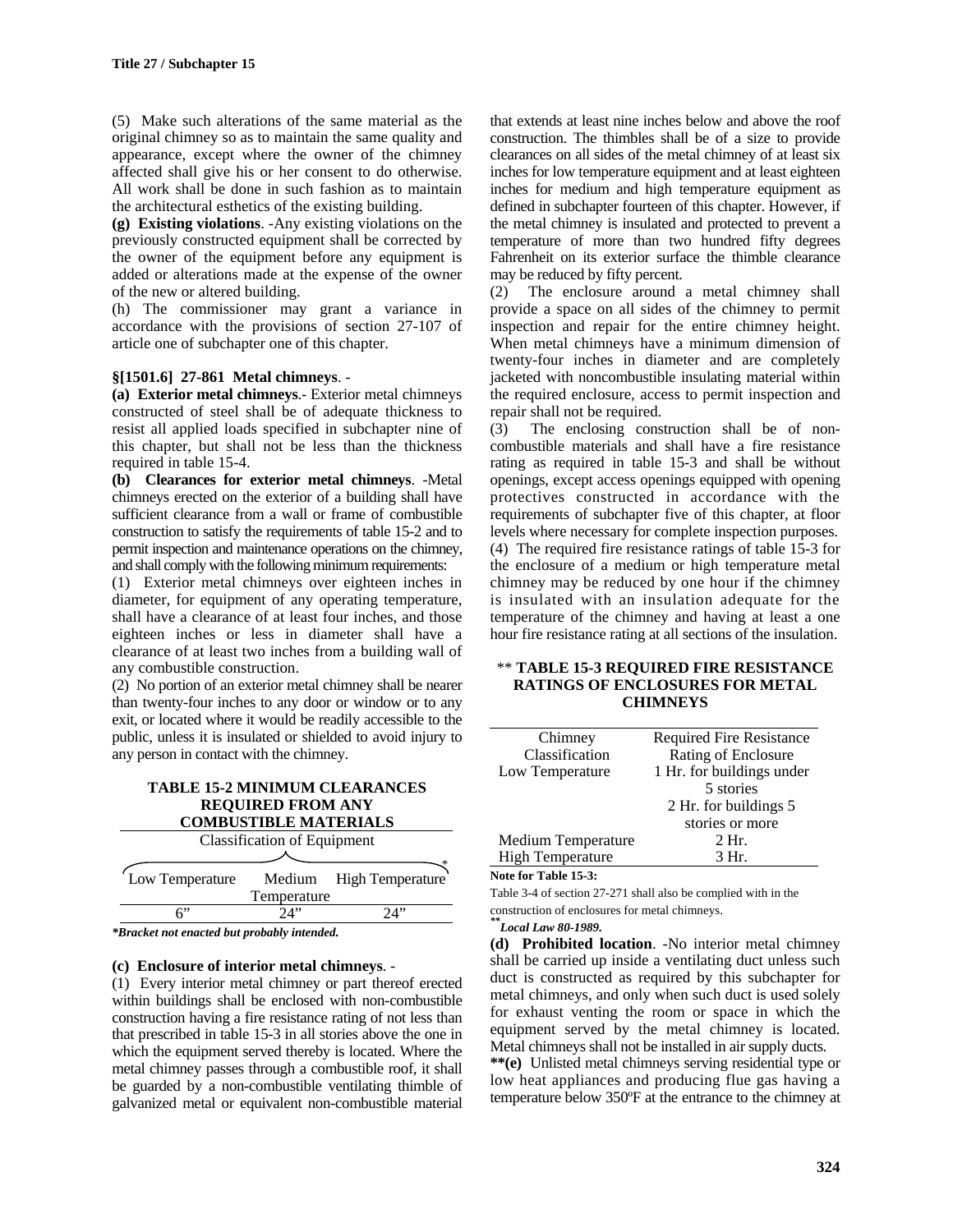full load or partial load shall be lined with acid and condensate resistant refractory material, or constructed of suitable stainless steel, or otherwise protected so as to minimize or prevent condensation or corrosion damage as required in reference standard RS 15-14.

**\*\*(f)** Steel chimneys for exterior use shall be insulated and weather sheathed to maintain flue surface temperatures above the acid dew point in all parts of the system in accordance with subdivision (b) of section 27-854.

**\*\*(g)** Steel chimneys for interior use shall be insulated to ensure enclosure temperatures not in excess of 160ºF on combustible materials in accordance with subdivision (a) of section 27-854.

*\*\*Local Law 80-1989.*

**§[1501.7] 27-862 Materials other than metal for construction of chimneys**. -Materials other than metal for the construction of chimneys shall include the following: (a) Clay, concrete, or shale bricks, laid in a full bed of mortar.

(b) One hundred percent solid masonry units, or hollow masonry units having the cores filled with mortar or grout, laid in spread mortar covering the entire cross-sectional area of the unit. (c) Concrete cast in place and adequately reinforced where required. (d) Natural stones that have been sawed, dressed, or have a

tooled finish, laid in spread mortar. (e) Perforated radial brick. Such brick shall be laid in spread mortar equal to type M, of reference standard RS 15-3, and shall be shaped to the circular and radial lines of the various sections so as to form even joints.

(f) Other equivalent materials or combination of materials.

| Material                                                             | Thickness                                                                                                                                                                   | Lining Required                                                      | Type of Lining                                                                                                                                                                                                                        | Thickness         | Air Space                                                                                                    |
|----------------------------------------------------------------------|-----------------------------------------------------------------------------------------------------------------------------------------------------------------------------|----------------------------------------------------------------------|---------------------------------------------------------------------------------------------------------------------------------------------------------------------------------------------------------------------------------------|-------------------|--------------------------------------------------------------------------------------------------------------|
| $\text{Steel}^{\text{a}}$ (for<br>exterior<br>chimneys) <sup>b</sup> | $1/8$ in. for areas up to 7<br>sq. ft., 3/16 in. for<br>areas up to 12.5 sq. ft.,<br>$1/4$ in. for larger.                                                                  | Not required                                                         | .                                                                                                                                                                                                                                     | .                 | .                                                                                                            |
| $Steela$ (for<br>interior<br>chimneys)                               | No. 16 U.S. gage for<br>areas up to 155 sq. in.,<br>No. 14 U.S. gage up to<br>200 sq. in., No. 12<br>U.S. gage up to 255<br>sq. in., No. 10 U.S.<br>gage for greater areas. | Not required                                                         | .                                                                                                                                                                                                                                     |                   | .                                                                                                            |
| Brick,<br>masonry<br>units, or stone                                 | 8 inches <sup>c</sup>                                                                                                                                                       | Full height from<br>chimney base to<br>4 in. above<br>chimney walls. | Clay flue lining meeting<br>requirements of Reference<br>Standard RS 15-4, with fire clay<br>mortar or cement mortar equal to<br>that of Type M of Ref. Std. RS<br>15-3, or a heat-proof and acid-<br>proof flue lining joint cement. | than $5/8$<br>in. | Not less Not less than 1/4<br>in. nor more<br>than $3/4$ in.<br>between<br>chimney walls<br>and flue lining. |
| Concrete                                                             | $6$ inches $\degree$                                                                                                                                                        | ditto                                                                | ditto                                                                                                                                                                                                                                 | ditto             | ditto                                                                                                        |
| Radial brick                                                         | $7\frac{1}{2}$ inches                                                                                                                                                       | Full height from<br>chimney base to<br>4 in. above<br>chimney wall.  | Firebrick Type G, RS 15-6, laid<br>in medium refractory mortar,<br>RS 15-7, or acid resistant brick<br>Type H or L, Ref. Std. RS 15-8.                                                                                                | 41/2<br>inches    | .                                                                                                            |
| Brick type H<br>or L, RS 15-7                                        | 8 inches                                                                                                                                                                    | Not required                                                         | .                                                                                                                                                                                                                                     | .                 | .                                                                                                            |

# **TABLE 15-4 LOW TEMPERATURE CHIMNEY CONSTRUCTIONS**

**Notes for Table 15-4:**

<sup>a</sup>Metal chimneys shall be of riveted, bolted or welded construction and made gas tight.

 $^{b}$ Exterior metal chimneys shall be galvanized, or painted on the exterior surface with a heat resisting paint or be constructed of equal corrosion resistive alloys.

<sup>c</sup>In buildings in residential occupancy group J3, of four stories or less, and in other buildings not over two stories high and not in high hazard occupancy group A, providing the flue areas are not more than 200 sq. in. the walls of masonry or concrete chimneys may be reduced to 4 in. with fire clay flue lining. Flue linings shall be set ahead of chimney walls, and carefully bedded in fire clay mortar or in cement mortar. Chimney walls shall be provided with mortar spacer ties every 10 ft, of height. Mortar ties shall not be continuous around the flue linings.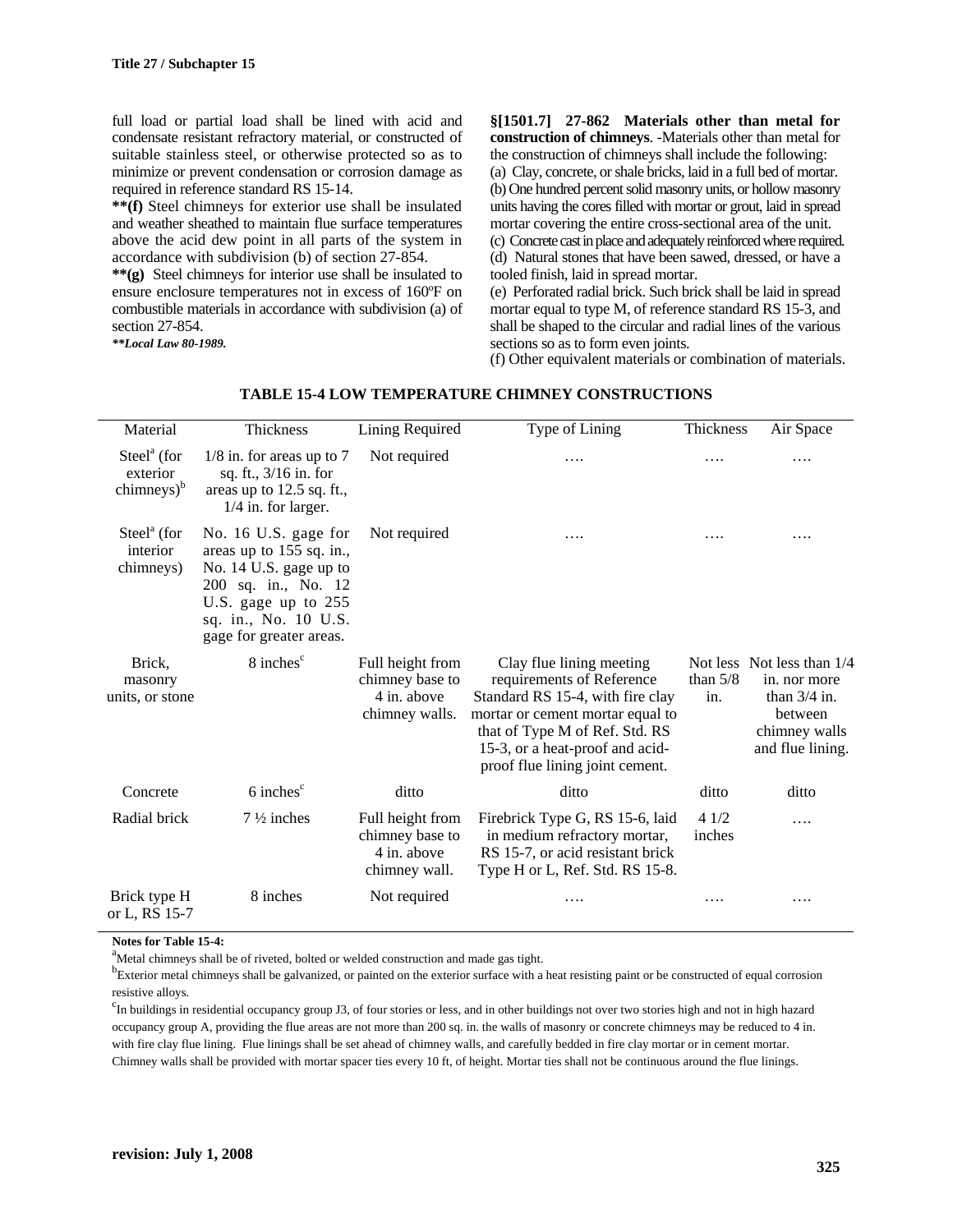| Material                                                   | Thickness                                                   | Lining Required                                                                                                               | Type of Lining                                                                                                                                                          | Thickness                                                                                                                                                                                                                                                                                                                                               | Air Space                                                                                                         |
|------------------------------------------------------------|-------------------------------------------------------------|-------------------------------------------------------------------------------------------------------------------------------|-------------------------------------------------------------------------------------------------------------------------------------------------------------------------|---------------------------------------------------------------------------------------------------------------------------------------------------------------------------------------------------------------------------------------------------------------------------------------------------------------------------------------------------------|-------------------------------------------------------------------------------------------------------------------|
| <b>Steel</b>                                               | Same as for<br>low temp.<br>chimney                         | Lining is required<br>for full height of<br>chimney.                                                                          | Incinerators only-<br>Castable refractory<br>Cl A, RS 15-5                                                                                                              | 2 inches                                                                                                                                                                                                                                                                                                                                                | None required                                                                                                     |
|                                                            |                                                             |                                                                                                                               | Medium-duty fireclay<br>refractory brick<br>(ASTM C64) or the<br>equivalent laid in<br>medium-duty<br>refractory mortar<br>$(ASTM C105)$ or the<br>equivalent, RS 15-6. | The lining shall be at least<br>$2\frac{1}{2}$ in. thick for chimneys<br>having a diameter or greatest<br>cross-section dimension of 18<br>in. or less. The lining shall have<br>a thickness of not less than 4<br>$\frac{1}{2}$ in. laid on a full bed for<br>chimneys having a diameter<br>or greatest cross-section<br>dimension greater than 18 in. |                                                                                                                   |
| Brick or<br>masonry<br>units                               | 8 inches                                                    | Full height from<br>chimney base to 4<br>in. above chimney<br>wall.                                                           | Firebrick Type G, RS<br>15-6 laid in medium<br>refractory mortar, RS<br>15-7, or acid resistant<br>brick Type H or L,<br>Ref. Std. RS 15-8.                             | $4\frac{1}{2}$ inches                                                                                                                                                                                                                                                                                                                                   | None required                                                                                                     |
| Concrete                                                   | 6 inches                                                    | ditto                                                                                                                         | ditto                                                                                                                                                                   | ditto                                                                                                                                                                                                                                                                                                                                                   | ditto                                                                                                             |
| Stone                                                      | 12 inches                                                   | ditto                                                                                                                         | ditto                                                                                                                                                                   | ditto                                                                                                                                                                                                                                                                                                                                                   | ditto                                                                                                             |
| Radial<br>brick                                            | $7\frac{1}{2}$ inches                                       | Full height from<br>chimney base to 4 in.<br>above chimney wall.                                                              | ditto                                                                                                                                                                   | ditto                                                                                                                                                                                                                                                                                                                                                   | ditto                                                                                                             |
| <b>Brick</b><br>masonry<br>units,<br>stone, or<br>concrete | Double wall<br>construction,<br>each wall 8<br>inches thick | From 2 feet below<br>to a height of 25 feet<br>above the point of<br>entry if connector,<br>the inner wall shall<br>be lined. | Fire clay flue lining,<br>as required for low<br>temperature masonry<br>chimneys.                                                                                       | $5/8$ inch                                                                                                                                                                                                                                                                                                                                              | 2 in. air space<br>between each 8 in.<br>wall, fire-stopped<br>at each floor with<br>non-combustible<br>material. |

# **\*TABLE 15-5 MEDIUM TEMPERATURE CHIMNEY CONSTRUCTIONS**

*\*Local Law 80-1989.*

### **\*§[1501.8] 27-863 Chimney construction for low, medium, and high temperature equipment.-**

(a) Unlisted chimneys for low temperature equipment shall be constructed in accordance with table 15-4. (b) Unlisted chimneys for medium temperature equipment

shall be constructed in accordance with table 15-5.

(c) Unlisted chimneys for high temperature equipment shall be constructed in accordance with table 15-6. **\****Local Law 80-1989.*

#### **\*§27-863.01 Chimney limitations and tests.-**

No solid fuel fireplace, fireplace stove or room heater shall be installed or altered unless connected to a chimney which complies with the limitations and testing requirements set forth in table 15-6.1. *\*Local Law 80-1989.*

### **§[1501.9] 27-864 Chimney supports.-**

(a) Chimneys shall not be supported by the equipment they serve unless such equipment has been specifically designed for such loads.

(b) An exterior metal chimney shall be supported on an independent substantial masonry or concrete foundation designed in accordance with the provisions of subchapters ten and eleven of this chapter. Interior metal chimneys may be supported on noncombustible construction at intermediate levels.

(c) Masonry and concrete chimneys may be designed and constructed as free standing, or as constituting an integral part of a wall, or may be enclosed within a structure without constituting a component part thereof.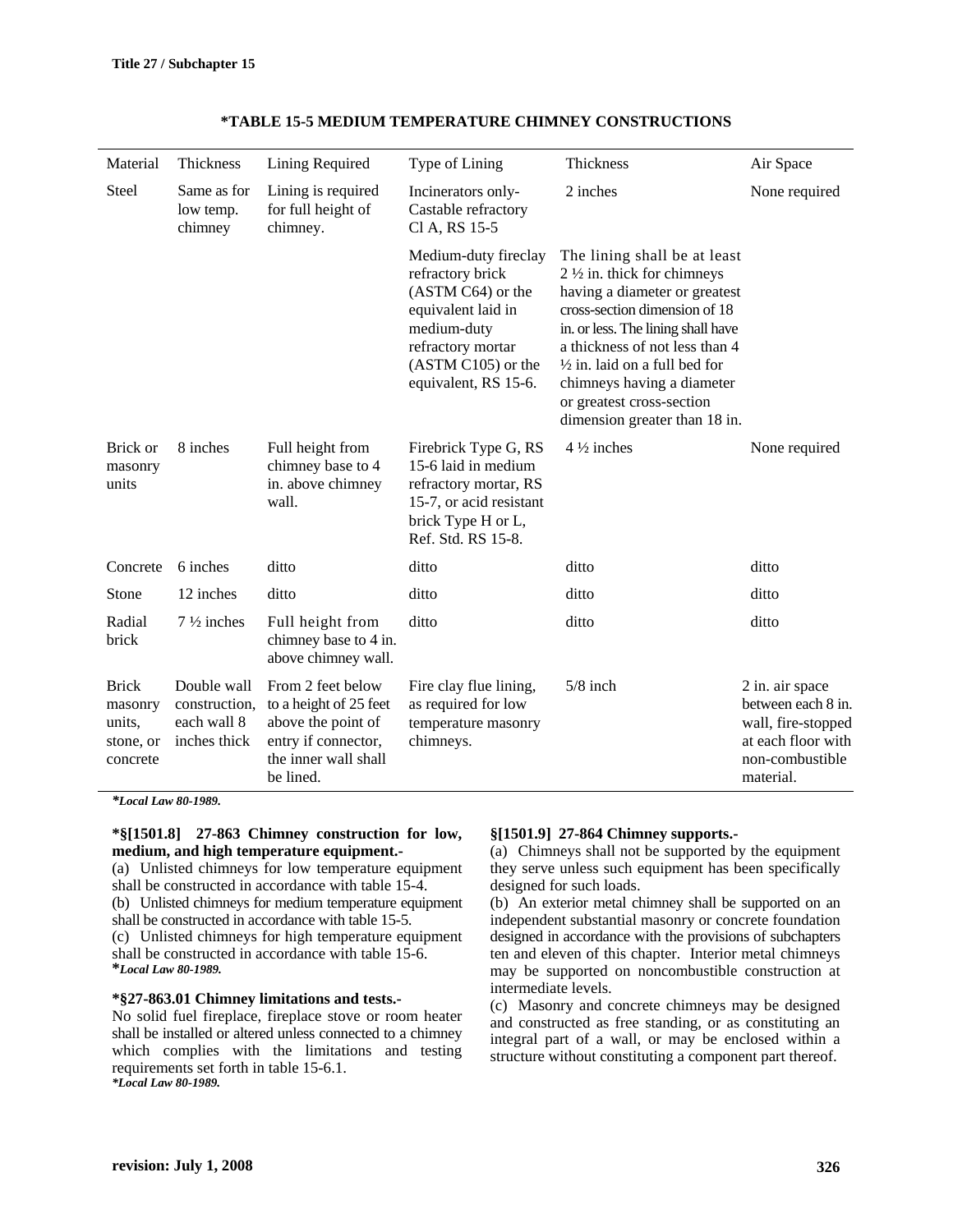| Material                                                                                              | Thickness                                                                                          | Lining Required                                                                                                       | Type of Lining                                                                                                                                                                                                                     | Thickness             |                                                                                                                                              |
|-------------------------------------------------------------------------------------------------------|----------------------------------------------------------------------------------------------------|-----------------------------------------------------------------------------------------------------------------------|------------------------------------------------------------------------------------------------------------------------------------------------------------------------------------------------------------------------------------|-----------------------|----------------------------------------------------------------------------------------------------------------------------------------------|
|                                                                                                       |                                                                                                    |                                                                                                                       |                                                                                                                                                                                                                                    |                       | Air Space                                                                                                                                    |
| <b>Steel</b>                                                                                          | Same as for low<br>temp. chimney                                                                   | For full height of<br>chimney                                                                                         | High-duty fireclay<br>refractory brick<br>(ASTM C64) or the<br>equivalent not less<br>than $4\frac{1}{2}$ in. thick<br>laid on a full width<br>bed in high-duty<br>refractory mortar<br>(ASTM C105) or the<br>equivalent, RS 15-6. | $4\frac{1}{2}$ inches | None required                                                                                                                                |
| Brick masonry<br>or concrete                                                                          | Double wall<br>construction<br>with each wall 8<br>inches thick and<br>an intervening<br>air space | Inner course of<br>inner wall shall be<br>a firebrick, form 2<br>feet below connector<br>to full height of<br>chimney | Firebrick same as<br>above for steel<br>chimneys, except no<br>castable refractory<br>permitted.                                                                                                                                   | $4\frac{1}{2}$ inches | 2 in. air space required<br>between the two 8 in.<br>walls, fire-stopped as for<br>medium temperature<br>chimneys.                           |
| Steel and masonry, Steel as above,<br>or concrete<br>single wall.<br>(Steel on inside)<br>of chimney) | with a single 8 in.<br>masonry or 6 in.<br>concrete wall and<br>an intervening<br>air space.       | For full height of<br>chimney                                                                                         | Firebrick and castable $4\frac{1}{2}$ inches<br>refractory, same as<br>above for steel<br>chimneys.                                                                                                                                | 2 inches              | 2 in. air space required<br>between the steel and the<br>masonry or concrete wall,<br>fire-stopped as per<br>medium temperature<br>chimneys. |
| <b>Radial Brick</b>                                                                                   | $7\frac{1}{2}$ inches                                                                              | For full height<br>from chimney<br>base to 4 in. above<br>chimney wall.                                               | Firebrick as above<br>for steel chimneys<br>except no castable<br>refractory permitted                                                                                                                                             | $4\frac{1}{2}$ inches | None required                                                                                                                                |

# **\*TABLE 15-6 HIGH TEMPERATURE CHIMNEY CONSTRUCTIONS**

#### **\*TABLE 15-6.1 CHIMNEY LIMITATIONS AND TESTS FOR SOLID FUEL FIREPLACES, FIREPLACE STOVES AND ROOM HEATERS**

| Occupancy                                           | Reference<br><b>Standard</b>                                                | <b>Test Standard</b>   | Temperature                                                                       | Number of Tests   |
|-----------------------------------------------------|-----------------------------------------------------------------------------|------------------------|-----------------------------------------------------------------------------------|-------------------|
| J-2 $&$ J-3 limited to 40<br>feet and three stories | RS 15-15                                                                    | UL 127, as<br>Modified | $1700$ <sup>o</sup> F                                                             | 1 test            |
| J-2 $&$ J-3 limited<br>to 75 feet                   | RS 15-9                                                                     | <b>UL 103HT</b>        | $2100^{\circ}F - 10$ min.                                                         | 3 tests           |
|                                                     | RS 15-12                                                                    | <b>ULC 629M</b>        | $2100\text{°F} - 30 \text{ min}$ .                                                | 3 tests           |
| All other<br>occupancies and                        | RS 15-10                                                                    | UL 959                 | $2100^{\circ}$ F to Equilibrium<br>and $2300^{\circ}F = 30$ min.                  | 1 test<br>3 tests |
| all buildings<br>greater than 75 feet<br>in height  | Table 15-6 of<br>subdivision (c) of<br>section 27-863 and<br>Section 27-861 | No Standard            | Unlisted High Temp.<br>Chimney with Required<br>Thickness listed in<br>Table 15-6 | No test           |

# **Notes for Table 15-6.1:**

Chimneys accepted pursuant to reference standard RS 14-10 or Table 15-6 may be used in lieu of chimneys accepted pursuant to reference standards RS 15-9, RS 15-12, and RS 15-15.

Chimneys accepted pursuant to reference standards RS 15-9 or RS 15-12 may be used in lieu of chimneys accepted pursuant to reference standard RS 15-15. *\*Local Law 80-1989.*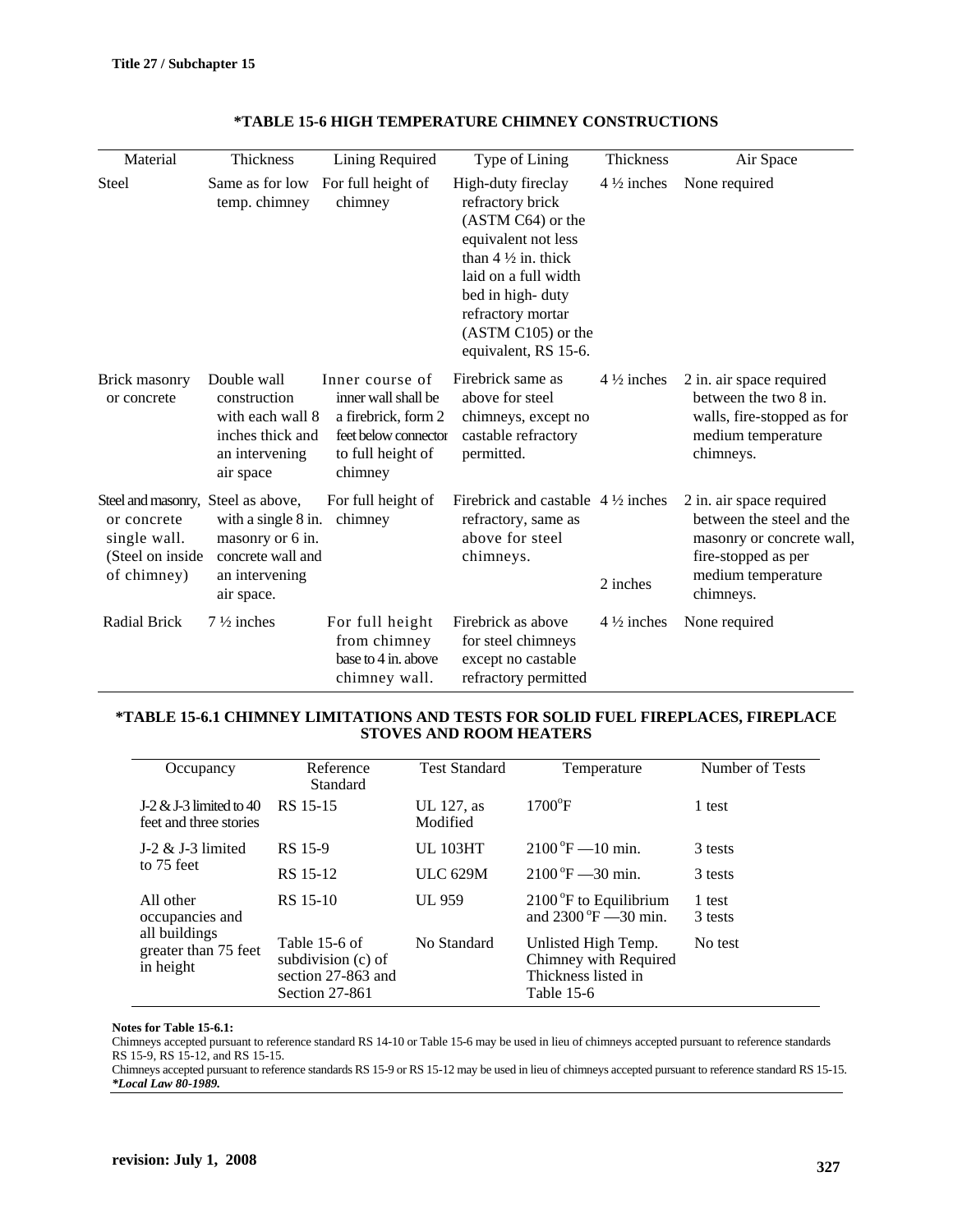(d) Masonry and concrete chimneys shall be wholly supported on noncombustible construction that shall conform to the requirements of subchapters ten and eleven of this chapter, and shall not be required to support any direct load other than the weight of the chimney. No supports shall project into the chimney flue or flue lining.

\*(e) Supports for listed chimneys shall be listed and installed in accordance with the listing and acceptance. *\*Local Law 80-1989.*

**§[1501.10] 27-865 Chimney caps**.- All masonry chimneys shall be capped with concrete, cement wash, terra cotta tile, or other equivalent material.

**§[1501.11] 27-866 Corbelling of chimneys**. -Walls less than twelve inches thick shall not be corbelled. The maximum horizontal projection in any corbel shall be one inch for each two inches of vertical projection and in all cases the total projection shall not be greater than one-third of the minimum thickness of the wall to be corbelled. In no case shall the total projection be more than six inches. No masonry chimney shall be corbelled from hollow or cavity wall masonry units.

#### \***§[1501.12] 27-867 Clearances from masonry and concrete chimneys**. -

(a) All wood beams, joists, and studs shall be framed away from chimneys. Headers, beams, joists, and studs shall be at least two inches from the outside face of a chimney or from masonry enclosing a flue. Trimmers shall be not less than five inches from the inside face of the concrete or masonry chimney wall. Finished flooring shall have at least one-half inch clearance from chimney walls.

(b) A clearance of at least four inches shall be provided between the exterior surfaces of masonry or concrete chimneys for commercial and industrial type incinerators and combustible material.

(c) A clearance of at least two inches shall be provided between the exterior surfaces of interior masonry or concrete chimneys for all wood burning appliances.

(d) No combustible lathing, furring, or plaster grounds shall be placed against a chimney at any point more than one and one-half inches from the corner of the chimney; but this shall not prevent plastering directly on masonry or on metal lath and metal furring nor shall it prevent placing chimneys for low temperature equipment entirely on the exterior of a building against the sheathing.

(e) All spaces between chimneys and wood joists, beams, or headers shall be firestopped in accordance with the provisions of subchapter five of this chapter.

(f) No change in the size or shape of a chimney shall be made within six inches of the roof framing through which it passes.

*\*Local Law 80-1989.*

### **§[1501.13] 27-868 Smoke test**. -

**(a) General**. -When required by the commissioner to determine the tightness of chimney constructions, a smoke test shall be made in accordance with the following conditions and requirements:

(1) The equipment, materials, power and labor necessary for such test shall be furnished by, and at the expense of, the owner or holder of the work permit.

(2) If the test shows any evidence of leakage or other defects, such defects shall be corrected in accordance with the requirement of this subchapter and the test shall be repeated until the results are satisfactory.

**(b) Method of test**. -The chimney shall be filled with a thick penetrating smoke produced by one or more smoke machines, or smoke bombs, or other equivalent method. As the smoke appears at the stack opening on the roof, such opening shall be tightly closed and a pressure equivalent to a one-half inch column of water measured at the base of the stack, shall be applied. The test shall be applied for a length of time sufficient to permit the inspection of the chimney.

#### **§[1501.14] 27-869 Exhaust gases from internal combustion engines**. -

**(a) Exhaust pipe construction**. -The exhaust pipe from internal combustion engines shall be constructed in accordance with the requirements for metal chimneys based on the temperature of the gases entering the exhaust pipe, and in accordance with the following:

(1) The requirements for at least a medium temperature chimney shall apply.

(2) The exhaust pipe shall be constructed of at least three-sixteenths inch steel, or of other equivalent metal of similar strength and resistance to the temperature and corrosive action of the exhaust gases.

(3) No lining shall be required.

(4) Where the exhaust pipe runs inside a building, it shall be insulated with an insulation adequate for the temperature of the pipe, so that the surface temperature shall be not more than two hundred degrees Fahrenheit.

(5) All joints shall be constructed so as to be gastight under all operating conditions. No threaded joints shall be permitted in pipe sizes over four inches or in pipe of a thickness less than that of schedule 40 steel pipe.

**(b) Location of discharge opening**. -The location of the discharge opening of the exhaust pipe shall comply with the requirements of subdivision (d) of section 27-776 of article one of subchapter thirteen of this chapter, and, in addition, the opening shall be located or arranged so that it cannot cause condensate leaving the outlet to come in contact with people. The exhaust pipe may be connected to a chimney used for other equipment, provided that the operation of the engine does not adversely affect the operation of the other equipment so as to cause a fire or health hazard, or to cause the emissions from the chimney to be in violation of the air pollution control code. \*

#### **§27-869.01 Factory-built chimneys**. -

**(a) Residential occupancy**. In residential occupancy groups J-2 and J-3:

(1) Factory-built chimneys servicing liquid or gas fueled appliances shall be listed and accepted in accordance with reference standard RS  $15-8[A]$ .

*\*\*Copy in brackets not enacted but probably intended*.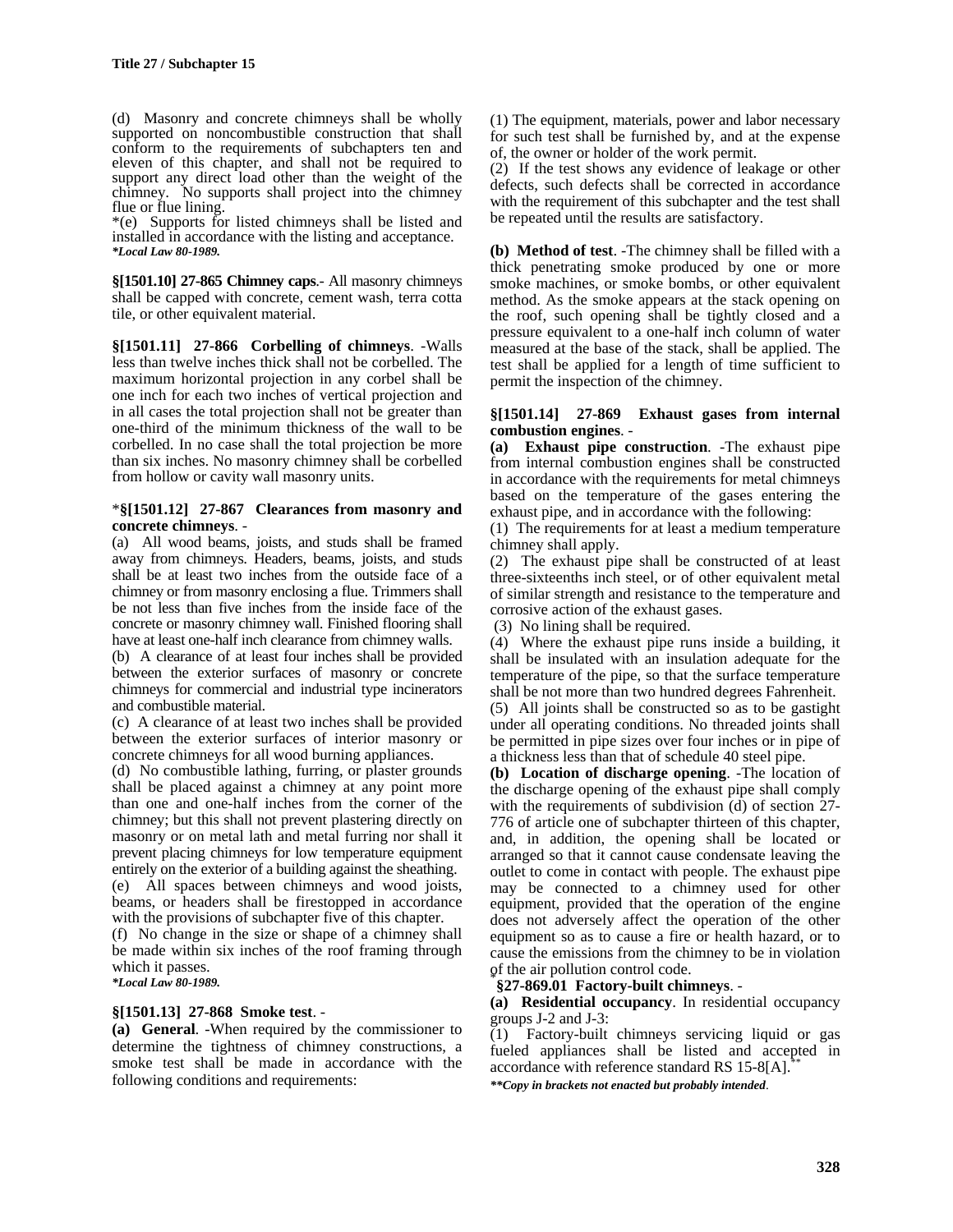(2) Factory-built chimneys servicing wood burning fireplaces or stoves and inserts shall be listed and accepted in accordance with reference standards RS 15-9, RS 15-10, RS 15-12 or RS 15-15.

(3) Factory-built chimneys servicing factory-built fireplaces shall be listed and accepted in accordance with reference standard RS 15-15.

**(b) Other occupancies**. In all other occupancy groups: (1) Factory-built chimneys servicing liquid or gas fueled appliances shall be listed and accepted in accordance with reference standard RS 15-10 or RS 15-11. (2) Factory-built chimneys servicing wood burning appliances of any type shall be listed and accepted in accordance with reference standard RS 15-10.

**(c) Enclosures**. All factory-built chimneys shall be enclosed in accordance with the requirements of table 15-3.

**(d) Height limitation**: Every chimney servicing a factorybuilt fireplace or wood burning stove in a building of more than seventy-five feet in height shall be listed and accepted in accordance with reference standard RS 15-10, unless such chimney is an unlisted high temperature chimney constructed in accordance with the requirements of section 27-861 and of table 15-6 of subdivision (c) of section 27- 863, and is installed to serve the appliance.

*\*Local Law 80-1989.*

#### **\*§27-869.02 Changes in appliance fuels**. - **(a) Conversion from gas to fuel oil or wood for heating appliances shall be made only if**:

(1) the chimney design meets the requirements of this subchapter for the conversion fuel; and

(2) the chimney size is adequate to vent the combustion products from the new fuel.

**(b) Conversion from solid or liquid fuels to natural gas fuels for heating appliances shall be made only if**:

(1) the chimney design meets the requirements of this subchapter for the conversion fuel;

(2) the chimney is thoroughly cleaned prior to the conversion to remove collected flue deposits, which can spall off when gas is used as a fuel;

(3) the chimney size is recalculated for the new fuel;

(4) drains are installed to remove condensed water; and (5) gas vents are installed within the chimney for venting purposes if required by the appliance listing.

*\*Local Law 80-1989.*

\* **§27-869.03 Reduction in flue size**. -Conversion from one fuel to another or the use of an existing chimney to service a fireplace or wood burning appliance may require a flue size change for proper operation. This may be done if the redesigned flue meets the criteria for the fuel and chimney type to be used as set forth in this subchapter.

(a) Individual fireclay flue linings, in conformance with reference standard RS 15-14 or the equivalent not less than five-eighths inch thick, may be used but shall be carefully bedded one on the other in medium-duty fireclay refractory mortar in conformance with reference standard RS 15-6 or the equivalent as determined by the commissioner, with close fitting joints left smooth on the inside. Linings shall be separate from the chimney

wall and the space between the liner and masonry shall not be filled; only enough mortar shall be used to make a good joint and hold the liners in position.

#### (**b) Cast in place chimney linings**. -

(1) Cast in place linings shall be installed in accordance with reference standard RS 15-16 and with their listing and acceptance.

(2) The applicant prior to the installation of the lining shall verify that the chimney meets the requirements of reference standard RS 15-4 and is in a sound and uncracked condition, that spalling has been removed and that there are no carbon or creosote deposits. *\*Local Law 80-1989.*

#### **ARTICLE 3 CHIMNEY CONNECTORS**

**§[1502.1] 27-870 Chimney connector construction**.- Chimney connectors except those serving incinerators shall be constructed of galvanized steel of thickness conforming to the requirements listed in subdivision (a) of this section or of equivalent materials. Cleanout doors of the same material as the connector or other equivalent means shall be provided for the cleaning of connectors. Tile pipe shall not be used as a chimney connector.

**(a) Thickness of metal**. -The thickness of galvanized steel for chimney connectors shall be not less than that given in table 15-7.

**(b) General**. -All chimney connectors shall be as short and as straight as possible consistent with their use and the required draft conditions. No chimney connector shall pass through a floor or ceiling construction.

#### **TABLE 15-7 REQUIRED THICKNESS OF GALVANIZED STEEL FOR CONNECTORS**

| Galvanized Sheet Gage [sic] No. Area of Connector Sq. In. |              |
|-----------------------------------------------------------|--------------|
| 24                                                        | less than 79 |
| 22                                                        | 80 to 154    |
| 20                                                        | 155 to 200   |
| 16                                                        | Over 200     |

**§[1502.2] 27-871 Chimney connection**. -In entering a flue in a masonry or metal chimney, the chimney connector shall be installed above the extreme bottom to avoid stoppage and in such manner or by such means as to prevent the chimney connector from entering so far as to restrict the space between its end and the opposite wall of the chimney. The chimney connector shall be firmly attached or inserted into a thimble or slip joint to prevent it from falling out of place. All connectors shall fit tightly. Chimney connections to any flue shall be limited to one floor. Two or more chimney connectors may be joined to a single connection provided that the chimney connectors are on one floor level and the flue is of sufficient size to serve all of the equipment thus connected. Chimney connectors shall be inspected at the time of the initial installation by the commissioner or by a duly authorized insurance company as provided in section two hundred four of the labor law.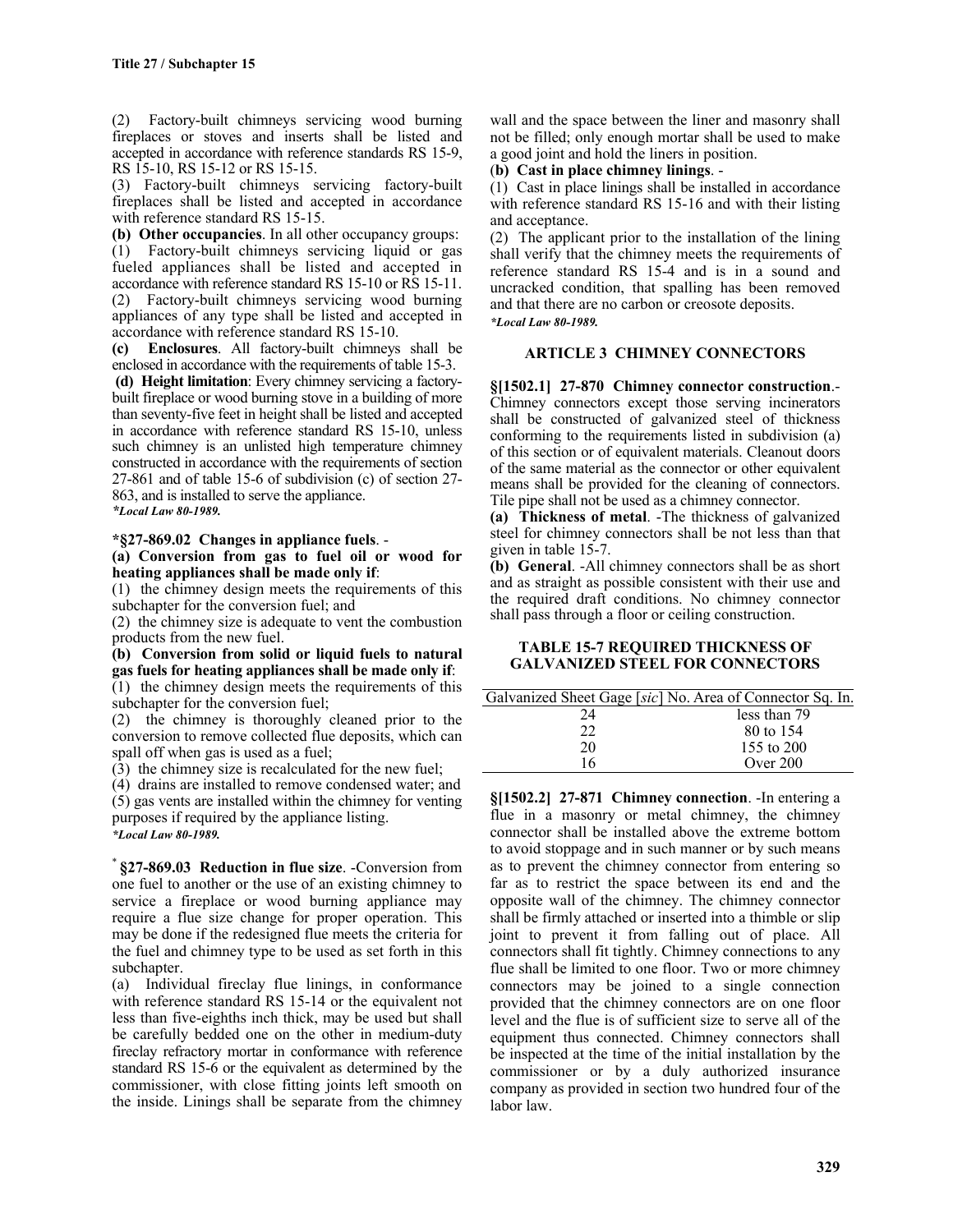**§[1502.3] 27-872 Chimney connector clearances**. - **(a) From combustible construction**. -The minimum distance between the chimney connector and any combustible material or construction shall be:

(1) eighteen inches for chimney connectors from low temperature equipment.

(2) thirty-six inches for chimney connectors from medium temperature and high temperature equipment.

**(b) Reduced clearances**. -The above clearances may be reduced as outlined in table 15-8 in accordance with the type of protection applied to the combustible material or construction.

# \* **TABLE 15-8 REDUCED CLEARANCES FOR CHIMNEY CONNECTORS WITH SPECIFIED FORM OF PROTECTION**1, 2, 3, 4

| Type of protection                                                |          | Where the required clearance with no protection is: |         |         |
|-------------------------------------------------------------------|----------|-----------------------------------------------------|---------|---------|
| Applied to the combustible material and covering all              |          |                                                     |         |         |
| surfaces within the distance specified as the required            |          |                                                     |         |         |
| clearance with no protection. Thicknesses are minimum             | 36 in.   | $18$ in.                                            | $9$ in. | 6 in.   |
| (a) $0.027$ in. (23 gage) [sic] sheet metal spaced out 1in.       | $36$ in. | $18$ in.                                            | $9$ in. | $6$ in. |
| (b) $3\frac{1}{2}$ in. thick masonry wall spaced out 1 in. and    | $18$ in. | $9$ in.                                             | $4$ in  | $2$ in. |
| adequately tied to the wall being protected. (see Note 4.)        |          |                                                     |         |         |
| (c) $0.027$ in. (23 gage) [sic] sheet metal on 1 in. mineral wool | $12$ in. | $3$ in                                              | $2$ in  | $2$ in  |
| batts reinforced with wire or equivalent spaced out in 1 in.      |          |                                                     |         |         |

**Notes for Table 15-8:**<br><sup>2</sup> Spacers and ties shall be of noncombustible material.<br><sup>2</sup> All methods of protection require adequate ventilation between protective material and adjacent combustible walls and ceilings.<br><sup>3</sup> All

A lineral wool batts (blanket or board) shall have a minimum density of 8 lb. per cu. ft. and a minimum melting point of 1500°F.<br>The a single wall connector passes through the masonry wall there shall be at least 1/2 in. masonry.

*\*Local Law 80-1989.*

**§[1502.4] 27-873 Underground chimney connectors**.- Underground chimney connectors shall be covered with at least twelve inches of solid masonry or an equivalent insulation. Each cleanout opening shall be provided with double iron doors or covers, and the doors or covers shall be twelve inches apart with the intervening space filled with insulating material. The doors or covers shall be not less than 10 manufacturer's standard gage [*sic*]. No combustible flooring shall be permitted over such connectors.

**§[1502.5] 27-874 Annual inspection of chimney connectors**.-

Chimney connectors for boilers subject to section two hundred four of the labor law shall be inspected at least once a year by the commissioner or by a duly authorized insurance company, as provided in subdivision (b) of section 27-793 of article two of subchapter fourteen of this chapter and shall be subject to procedures listed therein.

#### **ARTICLE 4 INCINERATOR CHIMNEYS AND REFUSE CHARGING CHUTES**

**§[1503.1] 27-875 Charging chutes for refuse reduction**.- Charging chutes shall be constructed in accordance with the following requirements:

**(a) Directly connected**. -When directly connected to the combustion chamber of an incinerator, the chutes shall be gas tight with smooth linings and shall conform to the following:

(1) They shall be constructed in accordance with the requirements for medium temperature chimneys.

(2) They shall extend through the building roof and be open to the outer air. The opening shall be equal to the required chute size at the top floor.

(3) If a roof damper is used it shall be constructed to open automatically under conditions of excessive pressure or temperature. The roof damper shall be electrically interlocked with the auxiliary burners.

(4) Each charging chute shall be provided with a spark arrester of corrosion resistive, noncombustible construction in which the maximum size of mesh opening shall not exceed three-quarters of an inch. The cross-sectional free area of such arrester shall be not less than that of the inside of the chute to which it is attached. The height of the spark arrester shall be such that there will be a mimimum of twenty-four square feet of total free area provided for a chute height to sixty feet; thirty-six square feet for a chute height from sixty-one feet to one hundred twenty feet; and forty-four square feet for chute heights over one hundred twenty feet. In no case, however, shall the height of the spark arrester be less than one foot.

(5) Provisions shall be made for sterilizing the charging chute by heating or purging at a temperature of at least four hundred degrees Fahrenheit but not higher than one thousand degrees Fahrenheit.

**(b) Not directly connected**. -When not directly connected to a building service incinerator, the chutes shall be gas tight with smooth linings and shall conform to the following: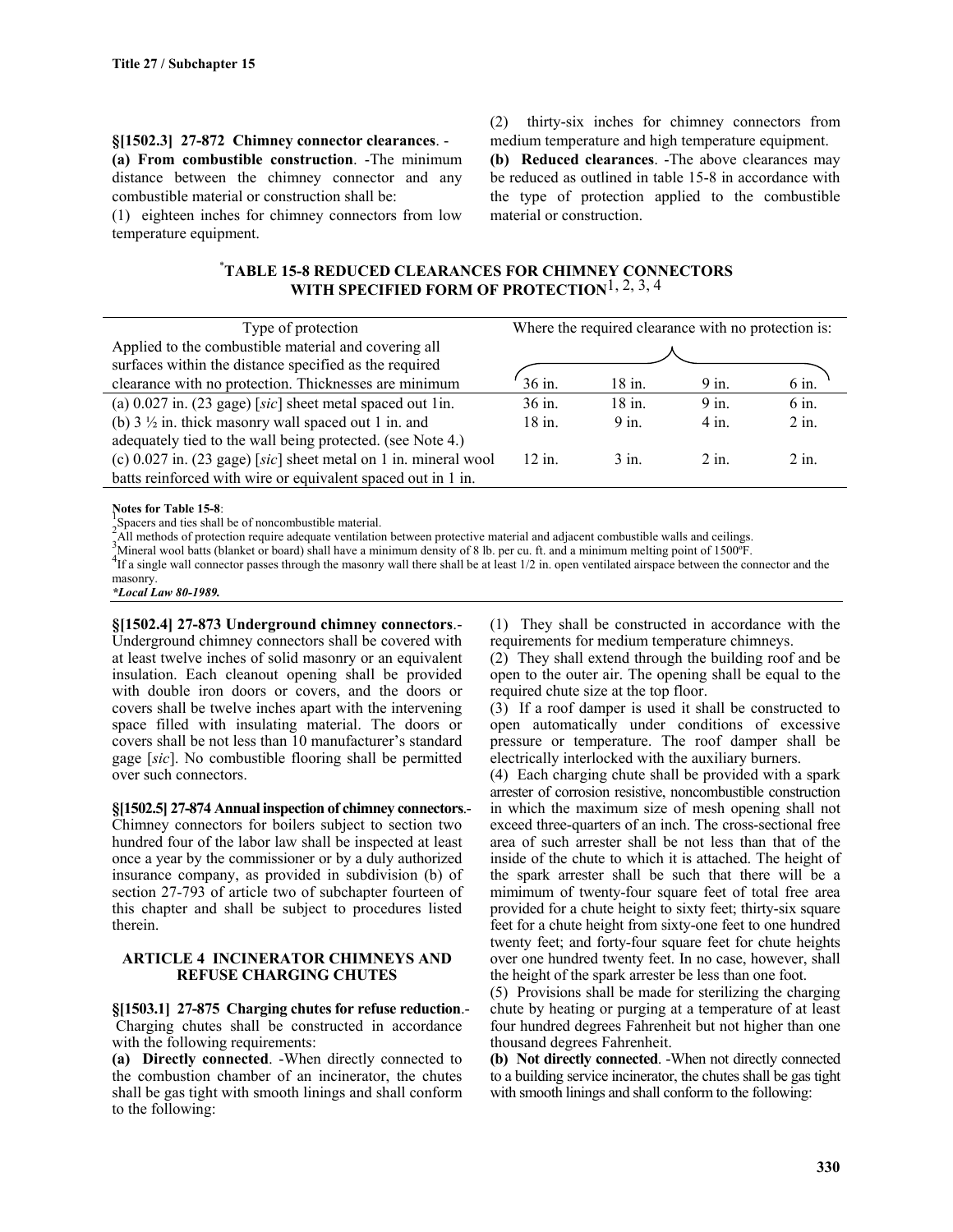(1) They shall be constructed in accordance with the applicable requirements for shafts in table 3-5\*\* and subchapter five of this chapter.

*\*\*As enacted but "3-4" probably intended.*

(2) They shall extend through the building roof and be open to the air. The opening shall be equal to at least one square foot.

(3) If a roof damper is used it shall be constructed to open automatically under conditions of excessive pressure or temperature.

(4) Provisions shall be made for sterilizing the chute by spraying, washing, or other equivalent means.

(5) Bins, containers, or rooms for receiving rubbish shall be constructed as required by section 27-837 of article eighteen of subchapter fourteen of this chapter and sprinklers shall be provided as required by the construction provisions of subchapter seventeen of this chapter.

**(c) Sizes**. -

(1) The sizes of chutes directly connected to the incinerators in buildings shall conform to table 15-9.

(2) Charging chutes not directly connected to the incinerator shall have a cross-sectional free area adequate for the service intended.

**(d) Charging doors**. -Charging doors, service openings, or hopper doors for chutes may be located in separate rooms or compartments enclosed in non-combustible walls or partitions, floors, and ceilings having a fire resistance rating of at least one hour and a self-closing fire door with a three-quarter-hour fire-protection rating. Service openings shall, in no case, have a free area of more than one-third of the cross-sectional free area of the chute to which they give access. All such openings shall be substantially constructed of steel or the equivalent metal of sufficient thickness to prevent distortion or other damage in normal usage. The door shall be provided with counterweights, door checks, or other equivalent means for automatically closing after use and where the chute is connected directly to the combustion chamber of an incinerator, the door shall be so constructed that the chute is closed off while the hopper is being loaded. No part of the door shall project into the chute at any time. The minimum height of charging door openings shall be eleven inches, and the minimum width shall be thirteen inches.

(e) When charging chutes are located in multiple dwellings, in addition to the requirements of this subchapter, the chutes shall be constructed in accordance with the requirements for noise control of chutes in subchapter twelve of this chapter.

#### **TABLE 15-9 MINIMUM SIZE OF CHARGING CHUTES**

| Building Height Location                          |                                                                                 | If Square         |                    | <b>If Round</b> |
|---------------------------------------------------|---------------------------------------------------------------------------------|-------------------|--------------------|-----------------|
| 7 stories or less All 7 stories $22\frac{1}{2}$ " |                                                                                 |                   | $x 22\frac{1}{2}$  | $24"$ dia       |
| 8 to 30 stories                                   |                                                                                 | $22\frac{1}{2}$ " | $x 22 \frac{1}{2}$ | 24" dia.        |
|                                                   | Top 7 stories $22\frac{1}{8}$<br>8 <sup>th</sup> to 30 <sup>th</sup> from 27"   |                   | x 27"              | 30" dia.        |
|                                                   | the top                                                                         |                   |                    |                 |
| 31 stories and                                    | Top 7 stories $22\frac{1}{2}$ "<br>8 <sup>th</sup> to 30 <sup>th</sup> from 27" |                   | $x 22 \frac{1}{2}$ | 24" dia         |
| over                                              |                                                                                 |                   | x 27"              | 30" dia.        |
|                                                   | the top                                                                         |                   |                    |                 |
|                                                   | Remaining                                                                       | 32"               | x 32"              | $36"$ dia       |
|                                                   | lower                                                                           |                   |                    |                 |

**§[1503.2] 27-876 Chimneys for building service incinerators**.- Chimneys for building service incinerators shall be constructed in accordance with the requirements of this subchapter for high or medium temperature chimneys, based upon the temperature of the flue gases leaving the equipment, except that no reduction of flue gas temperature shall be recognized if such reduction is the result of using water scrubbers or barometric dampers. In addition, such chimneys shall comply with the following: (a) Chimneys shall extend through the roof and be open to the air.

(b) Chimneys shall be provided with a spark arrester as required in paragraph four of subdivision (a) of section 27-875 of this article.

(c) Incinerators may discharge into chimneys serving other equipment provided such combined chimney is of adequate size for both uses, conforms to construction required for the highest temperature, and adequate draft control equipment is provided for each device connected to the combined chimney.

**§[1503.3] 27-877 Chimneys for industrial or municipal incinerator plants**.- Chimneys for central incinerator plants shall be constructed in accordance with the requirements for:

(a) Medium temperature chimneys if the incinerator is provided with a heat recovery unit or other means to assure a flue gas temperature not in excess of one thousand degrees Fahrenheit at the base of the stack.

(b) High temperature chimneys if the incinerator has no heat recovery unit or other means to assure a flue gas temperature less than one thousand degrees Fahrenheit.

# **§[1503.4] 27-878 Incinerator chimney connectors**. - (a) The chimney connector from the combustion

chamber of an auxiliary fuel-fired incinerator shall be constructed of metal at least as heavy as no. 16 manufacturers standard gage [*sic*] when twelve inches or less in diameter or greater dimension, and of metal at least as heavy as no. 12 manufacturers standard gage [*sic*] when they exceed twelve inches in diameter or greater dimension.

(b) Chimney connectors from auxiliary fuel-fired incinerators shall be lined with firebrick, laid in fire clay mortar, at least two and one-half inches thick when they are between twelve inches and eighteen inches in diameter or greater dimension and at least four and onehalf inches thick when they are larger; where no flue gas temperature reduction is effected the chimney connectors shall be equipped with a guillotine or horizontal sliding damper or butterfly damper interlocked with the fuel firing controls so that operation of the incinerator occurs when the damper is open. If chimney connectors from auxiliary fuel-fired incinerators lead into and combine with chimney connectors from other equipment, the connectors from the other equipment shall also be lined as required for direct flue connections unless the crosssectional area of the connector into which they lead is at least four times their required cross-sectional area.

(c) Chimney connectors for an auxiliary fuel-fired incinerator to a boiler stack or chimney for [*sic*] high temperature heating equipment shall be permitted when the cross-sectional area of such stack or chimney is at least four times that of the incinerator chimney connector.

(d) The clearance of incinerator chimney connectors from combustible material or construction shall be at least thirtysix inches. This clearance may be reduced as outlined in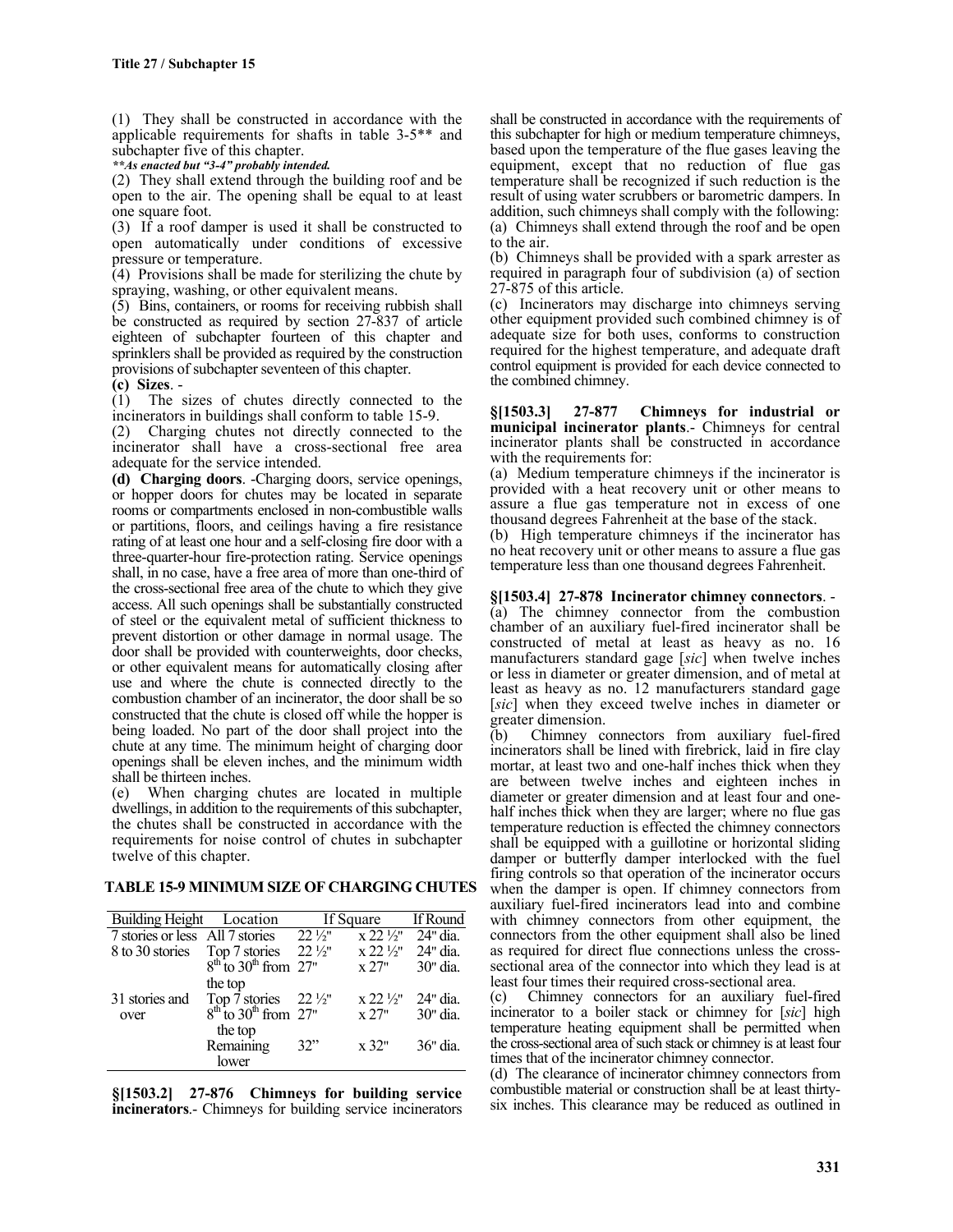table 15-8 in accordance with the type of protection applied to the combustible material or construction.

#### **ARTICLE 5 GAS VENT SYSTEMS**

#### **†§[1504.1] 27-879 General**. -

(a) Vent systems of gas-fired equipment shall be so designed and constructed as to completely exhaust the products of combustion to the outdoor air.

 (b) When required by the commissioner, gas vents shall be tested to determine fire safety and the adequate exhausting of the products of combustion.

(c) Vents shall be installed if required, in accordance with the applicable standards for gas-fired equipment. See reference standard RS 15-2 for a tabulation of these standards. †*Local Law 80-1989.*

### **†§[1504.2] 27-880 Equipment not required to be vented**.-

(a) Ranges for which a vent is not required by reference standard RS 15-2.

(b) Built-in domestic cooking units for which a vent is not required by reference standard RS 15-2.

(c) Hot plates and laundry stoves.

(d) Type 1 clothes dryers.

(\*e) Water heaters with inputs not over five thousand Btu/hr. (See note below.)

(\*f) Automatically controlled instantaneous water heaters that supply water to a single faucet which is attached to and made a part of the equipment.

(\*g) A single booster type (automatic instantaneous) water heater when designed and used solely for the sanitizing rinse requirements of a national sanitation foundation class one, two or three dishwashing machine, provided that the input is limited to fifty thousand Btu/hr. The storage capacity is limited to twelve and one-half gallons and the heater is installed in a commercial kitchen having a mechanical exhaust system.

(\*h) Refrigerators.

(\*i) Counter equipment.

(\*j) Room heaters for which a vent is not required by reference standard RS 15-0.

(\*k) Other equipment for which a vent is not required and which are not provided with flue collars.

(\*l) Specialized equipment of limited input such as laboratory burners or gas lights.

*\*See notes at end of Section 27-880.*

*†Local Law 80-1989.*

#### **Notes:**

When any, or all, of the equipment marked with an asterisk (\*) is installed so that the aggregate input rating exceeds thirty Btu/hr. per cubic foot of room or space in which it is installed, one or more pieces of the equipment shall be provided with a venting system or other equivalent means for removing the vent gases to the outdoor air so that the aggregate input rating of the remaining unvented equipment does not exceed the thirty Btu/hr. per cubic foot figure. When the room or space in which such equipment is installed is directly connected to another room or space by a doorway, archway, or other opening of comparable size, which cannot be closed, the volume of such adjacent room or space may be included in the calculations.

#### **†§[1504.3] 27-881 Draft hoods**. -

(a) All vented equipment, except dual oven type combination ranges, equipment with sealed combustion chambers, and units designed for power burners or forced venting, shall be installed with a draft hood or with a barometric damper.

(b) The draft hood supplied with, or forming a part of, vented equipment shall be installed in accordance with the requirements of the applicable standard in reference standard RS 15-2. The draft hood shall be located in the same room as the combustion air opening of the equipment. †*Local Law 80-1989.*

# **§[1504.4] 27-882 Chimneys for venting gas-fired equipment**.-

When venting of gas-fired equipment is provided for by the use of chimneys, such chimneys shall be constructed in accordance with the requirements of this subchapter.

**§[1504.5] 27-883 Gas equipment connected to chimneys**.- Automatically controlled gas-fired equipment connected to a chimney that also serves equipment for the combustion of solid or liquid fuel shall be equipped with an automatic pilot. A gas-fired equipment vent connector and a chimney connector from equipment burning another fuel, located on the same floor, may be connected into the same chimney through separate openings, or may be connected through a single opening if joined by a suitable fitting located as close as practicable to the chimney. If two or more openings are provided into one chimney, they shall be at different levels.

### **§[1504.6] 27-884 Types of gas vents**. -

**†(a) Type B gas vents**. -Type B gas vents conforming to the requirements of section 27-855 of article one of this subchapter may be used to vent gas-fired equipment. Type B gas vents may be used for single-story or multi-story installations when they conform to the requirements of section 27-855 of article one of this subchapter and the gas equipment used in multi-story installations shall be accepted for such use. Type B gas vents shall be used to vent only listed gas appliances with draft hoods and other gas appliances listed for use with Type B gas vents. However, Type B gas vents shall not be used for venting:

(1) vented wall furnaces listed for use with Type BW gas vents only;

(2) incinerators;

(3) appliances which may be converted readily to the use of solid or liquid fuels;

(4) combination gas-oil burning appliances;

(5) appliances listed for use with chimneys only.

*†Local Law 80-1989.*

**†(b) Type B-W gas vents**. -Type B-W gas vents conforming to the requirements of section 27-855 of article one of this subchapter shall be used to vent gasfired vented recessed heaters. Type B-W gas vents may be used with single-story or multi-story installations when they conform to the requirements of section 27- 855 of article one of this subchapter and the gas equipment used in multi-story installations shall be accepted for such use. Type BW vents shall be used with listed vented gas wall furnaces having a capacity not greater than that of the listed Type BW gas vent. *†Local Law 80-1989.*

**(c) Single-wall metal vents**. -Single-wall metal vents may be used to vent gas-fired equipment and shall be constructed of not less than 16 oz. sheet copper, or No. 20 galvanized sheet gage [*sic*] steel, or of other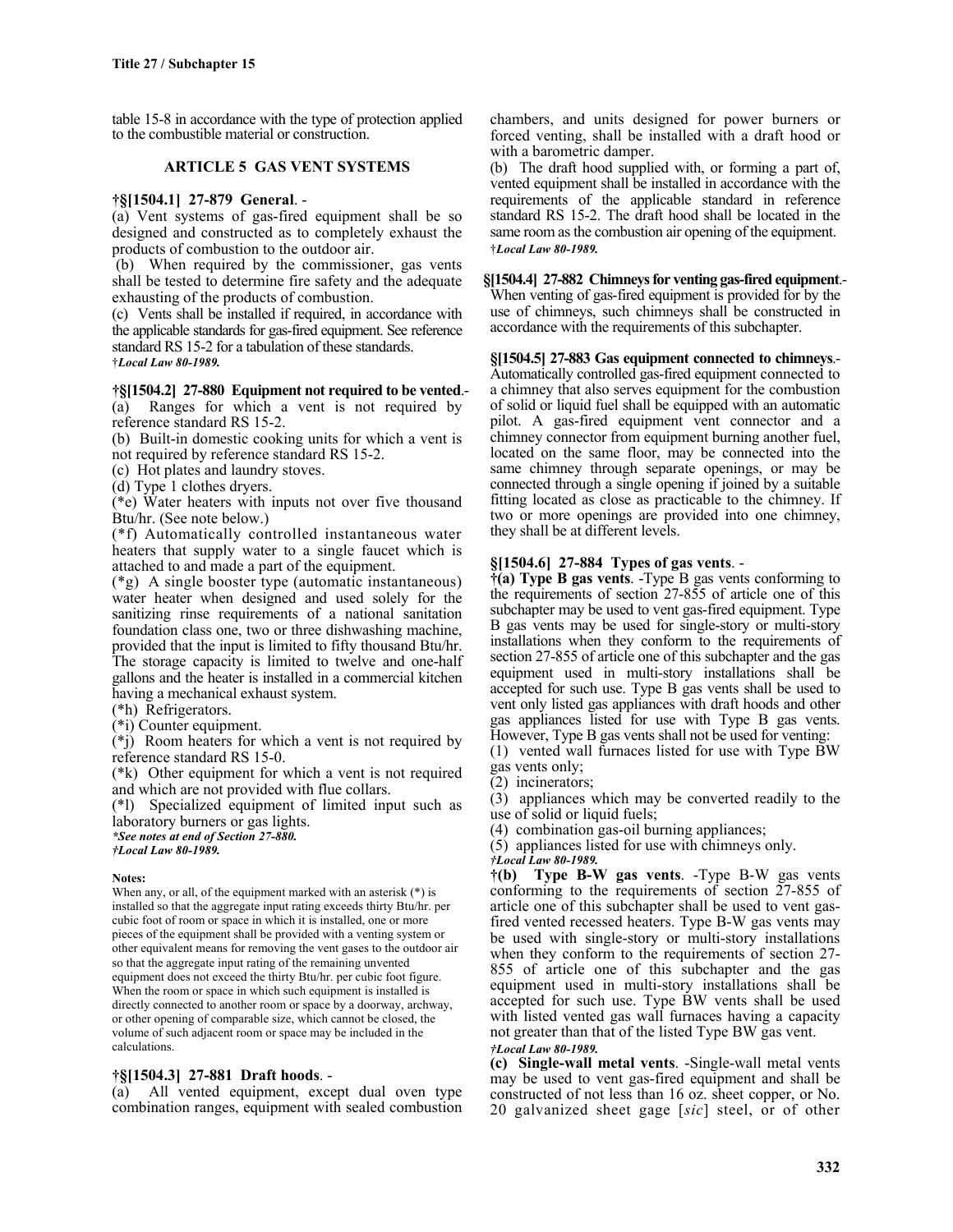equivalent noncombustible corrosion-resistive material. Single-wall metal gas vents may pass through the roof or exterior wall to the outdoor air, but shall not pass through any attic or other concealed space nor through any intermediate floor construction.

**(d) Connection to a common vent**. -Connection of gas-fired equipment on more than one floor level to a common vent, except as provided for in subdivisions (a) and (b) of this section, shall be prohibited.

**(e) Ventilating hoods**. -Ventilating hoods and exhaust systems may be used to vent kitchen, laboratory, and commercial [*sic*] equipment.

**§[1504.7] 27-885 Labeling gas vents**. -Gas vents for use with gas-fired equipment, and which are not designed for use with solid or liquid fuel-fired equipment, shall be plainly and permanently identified by a metal label etched or embossed to read: "This gas vent is for equipment which burns gas only. Do not connect to incinerator or solid or liquid fuel-burning equipment." This label shall be attached to the vent at a point near where the gas vent system enters the wall, ceiling, or chimney.

**§[1504.8] 27-886 Special venting arrangements**. - **(a) Equipment with sealed combustion chambers**. - The vent requirements contained in this subchapter do not apply to equipment having sealed combustion chambers and which are so constructed and installed that all air for combustion is derived from outside the space being heated and all flue gases are discharged by integral vent to the outdoors. Such equipment, having integral venting, shall be installed in accordance with the conditions of the applicable standard governing their use.

**(b) Gas-vent exhausters and chimney exhausters**. - Gas-vent exhausters and chimney exhausters may be used with gas appliances in lieu of natural draft vents. Where an exhauster is used with gas-burning equipment requiring venting, provisions shall be made to prevent the flow of gas to the main burner in the event of failure of the exhaust system. A vent connector serving gas equipment vented by natural draft shall not be connected into the discharge side of a power exhauster.

# **(c) Ventilating hoods and exhaust systems**. - Ventilating hoods and exhaust systems may be used to

vent gas equipment installed in commercial applications. When automatically operated equipment, such as water heaters, are vented through natural-draft ventilating hoods, dampers shall not be installed in the ventilating system. When the ventilating hood or exhaust system is equipped with a power-driven exhaust fan, the equipment control system shall be so interlocked as to permit equipment operation only when the power exhaust is in operation. When used, ventilating hoods shall be built and installed in accordance with the provisions of subchapter thirteen of this chapter.

**§[1504.9] 27-887 Installation requirements**. - (a) The gas vent connected to equipment with a single vent shall not be less than the size of the draft hood outlet, and in no case less than two inches in diameter.

(b) When more than one piece of equipment is connected to a gas vent, the area shall be not less than the area of the largest vent connector plus fifty percent of the areas of additional vent connectors or in accordance with the provisions of reference standard RS 15-1.

(c) Where two or more vent connectors enter a common vertical gas vent or chimney, the smaller conne ctor shall enter at the highest level consistent with available headroom or clearance to combustible material. Two or more items of gas equipment may be vented through a common vent connector or manifold located at the highest level consistent with available headroom or clearance to combustible material. The manifold, all junction fittings, and the common vent connector shall be of a size adequate for the combined volume of the vent gases.

(d) Gas vents shall be enclosed as provided in subdivision (c) of section 27-861 of article two of this chapter.

**§[1504.10] 27-888 Gas vent height and locations**. - Gas vents shall extend at least two feet above the highest construction, such as a roof ridge, parapet wall, or penthouse, within ten feet of the vent outlet whether the construction is on the same building as the chimney or on another building. However, such constructions do not include chimneys or other vents, or open structural framing. The vent shall be as high as such construction which is located beyond ten feet from the vent and up to and including the distance determined by the following formula:

 $D = 2\sqrt{A}$ where:

- $D =$  Distance in ft., measured from the center of the vent outlet to the nearest edge of the construction.
- $A =$  Free area, in sq. in., of vent flue space.

Vents shall be subject to the following additional requirements:

(a) No gas vent shall terminate less than five feet in vertical height above the highest connected equipment draft hood outlet or flue collar.

(b) No type B-W gas vent serving a vented recessed heater shall terminate less than twelve feet in vertical height above the bottom of the heater.

(c) All gas vents shall terminate in an approved vent or cowl, which shall prevent down drafts and prevent rain and debris from entering the vent.

**§[1504.11] 27-889 Adjoining gas vents**. - **(a) Responsibility of owner of taller building**. - Whenever a building is erected, enlarged, or increased in height so that any portion of such building, except chimneys or vents, extends above the top of a previously constructed gas vent within fifty feet, the owner of the new or altered building shall have the responsibility of altering such gas vents that have their outlets within fifty feet measured horizontally, of any part of the newly erected building. Such alterations shall be at the expense of the owner of the new or altered building and shall be accomplished by one of the following means or a combination thereof:

(1) Carry up such previously constructed vents from gas-fired equipment to the eight required in section 27- 888 of this article.

(2) Offset such gas vents to a distance of more than fifty feet from the new or altered building, provided that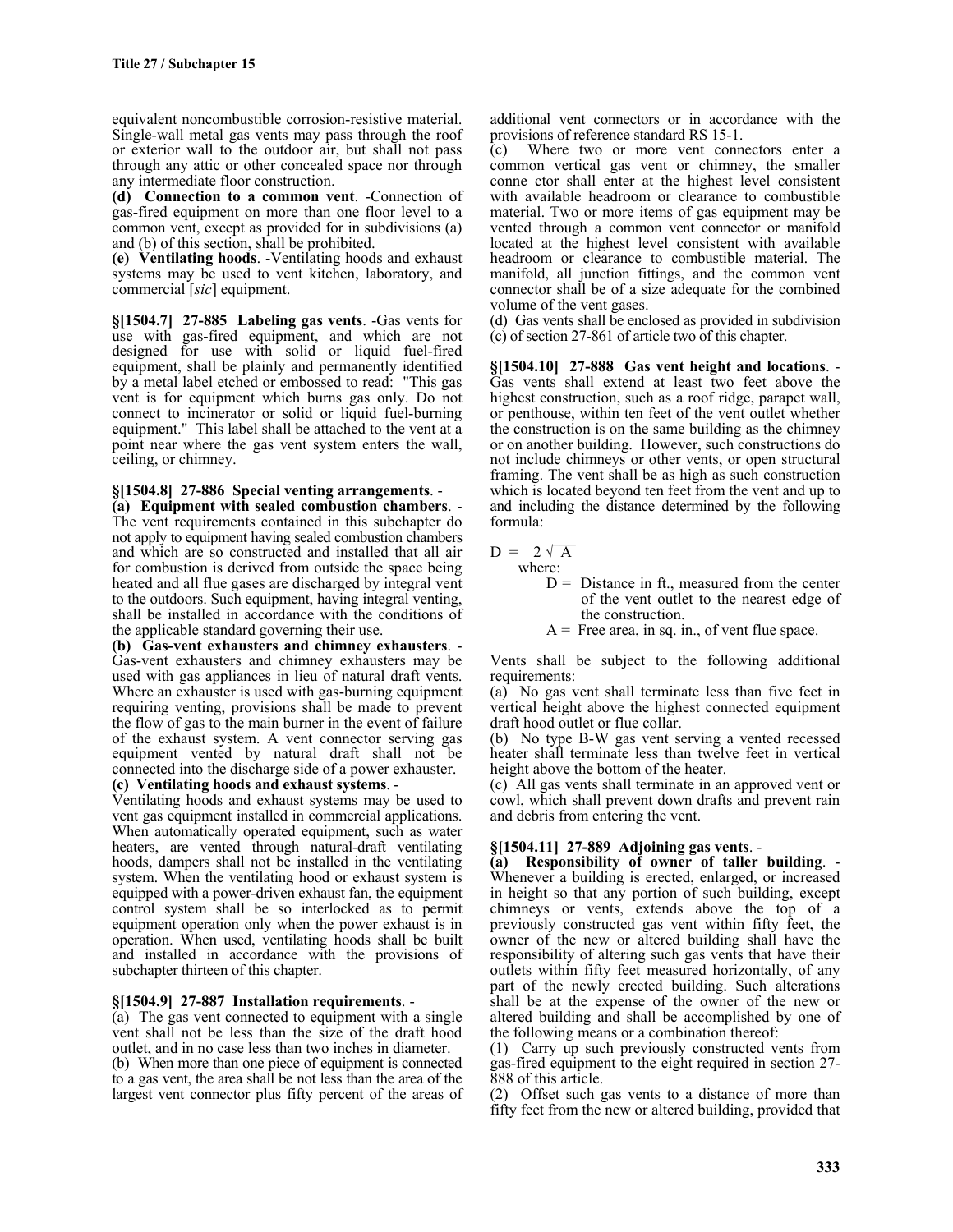the new location of the outlet of the offset gas vent shall comply with the requirements of this subchapter.

**(b) Protection of draft**. -After the alteration of a gas vent as described in subdivision (a) of this section, it shall be the responsibility of the owner of the new or altered building to provide any mechanical devices or equipment necessary to maintain the proper draft in the equipment.

**(c) Written notification**. -The owner of the new or altered building shall notify the owner of the building affected in writing at least forty-five days before starting the work and request written consent to do such work. Such notice shall be accompanied by a written description or a plan showing how the proposed alterations are to be made.

**(d) Approval**. -The method of correction shall be subject to the approval of the commissioner.

**(e) Refusal of consent**. -If consent is not granted by the owner of the previously constructed or altered building to do the alteration work required by paragraph one of subdivision (a) of this section, such owner shall signify his or her refusal in writing to the owner of the new or altered building and to the commissioner, and the owner of the new or altered building has submitted plans that conform to the requirements of this section, he or she shall thereupon be released from any responsibility for the operation of his or her equipment and for any health hazard or nuisance that may occur as a result of the newly erected or modified building. Such responsibilities shall then be assumed by the owner of the previously constructed building. Likewise, should such owner neglect to grant consent within forty-five days from the date of written request or fail to signify his or her refusal, he or she shall then assume all responsibilities as prescribed above.

**(f) Procedures**. -It shall be the obligation of the owner of the new or altered building to:

(1) Schedule this work so as to create a minimum of disturbance to the occupants of the affected building.

(2) Provide such essential services as are normally supplied by the equipment while it is out of service.

(3) Where necessary, support such extended gas vents from his or her building or carry up such vents within his or her building.

(4) Provide for the maintenance, repair, and/or replacement of such alterations.

(5) Make such alterations of the same material as the original gas vent except where the owner of the vent affected shall give his or her consent to do otherwise. All work shall be done in such fashion as to maintain the architectural esthetics of the existing building.

**(g) Existing violations**. -Any existing violations on the previously constructed equipment shall be corrected by the owner of the equipment before any equipment is added or alterations made at the expense of the owner of the new or altered building.

(h) The commissioner may grant a variance in accordance with the provisions of section 27-107 of article one of subchapter one of this chapter.

**§[1504.12] 27-890 Support of gas vents**. -All portions of gas vents shall be adequately supported for the weight of the material used and for the applied loads on the vent.

**§[1504.13] 27-891 Prohibited termination**. -Gas vents extending through outside walls shall not terminate below eaves or parapets.

#### **ARTICLE 6 GAS VENT CONNECTORS**

**§[1505.1] 27-892 Construction**. -Vent connectors for conversion burners without draft hoods, or other gasfired equipment without draft hoods, shall be constructed of materials having resistance to corrosion and temperature not less than that of no. 24 galvanized sheet gage [*sic*] steel. (a) Vent connectors used for gas-fired equipment having draft hoods and for conversion burners having draft hoods,

shall be constructed of Type B gas vent material or materials having resistance to corrosion and temperature not less than that of no. 26 galvanized sheet gage [*sic*] steel.

(b) The vent connector between the equipment and the vertical gas vent or chimney shall have the greatest possible initial rise consistent with the headroom available in the equipment area and with the required clearance to combustible material. The horizontal run of the vent connector shall be as short as possible and the equipment shall be located as near the gas vent or chimney as practicable. The maximum length of an uninsulated horizontal run of vent connector shall not exceed seventy-five percent of the height of the gas vent or chimney. (c) No vent connector shall pass through floor or ceiling construction.

#### **§[1505.2] 27-893 Clearances**. -

**(a) Minimum clearances**. -Minimum clearances at vent connectors to combustible materials shall not be less than those listed in table 15-10.

**(b) Reduced clearances**. -These clearances may be reduced when the combustible construction is protected as provided in table 15-11.

# **§[1505.3] 27-894 Thimbles**. -

(a) When passing through combustible constructions, vent connectors constructed of type B gas vent material shall be installed so that the clearances required by the standard are maintained.

(b) Vent connections made of single-wall metal pipe shall not pass through any combustible walls or partitions unless they are guarded at the point of passage by ventilated metal thimbles not smaller than the following:

(1) For equipment conforming to standards-four inches larger in diameter than the vent connector.

(2) For equipment having draft hoods-six inches larger in diameter than the vent connector.

(3) For equipment without draft hoods-twelve inches larger in diameter than the vent connector.

**§[1505.4] 27-895 Size of connectors**. -The vent connector shall not be smaller than the size of the flue collar or the draft hood outlet of the gas-fired equipment. Where a single item of equipment has more than one draft hood outlet, the vent connector shall equal the combined area of the draft hood outlets for which it acts as a common connector to the gas vent or chimney.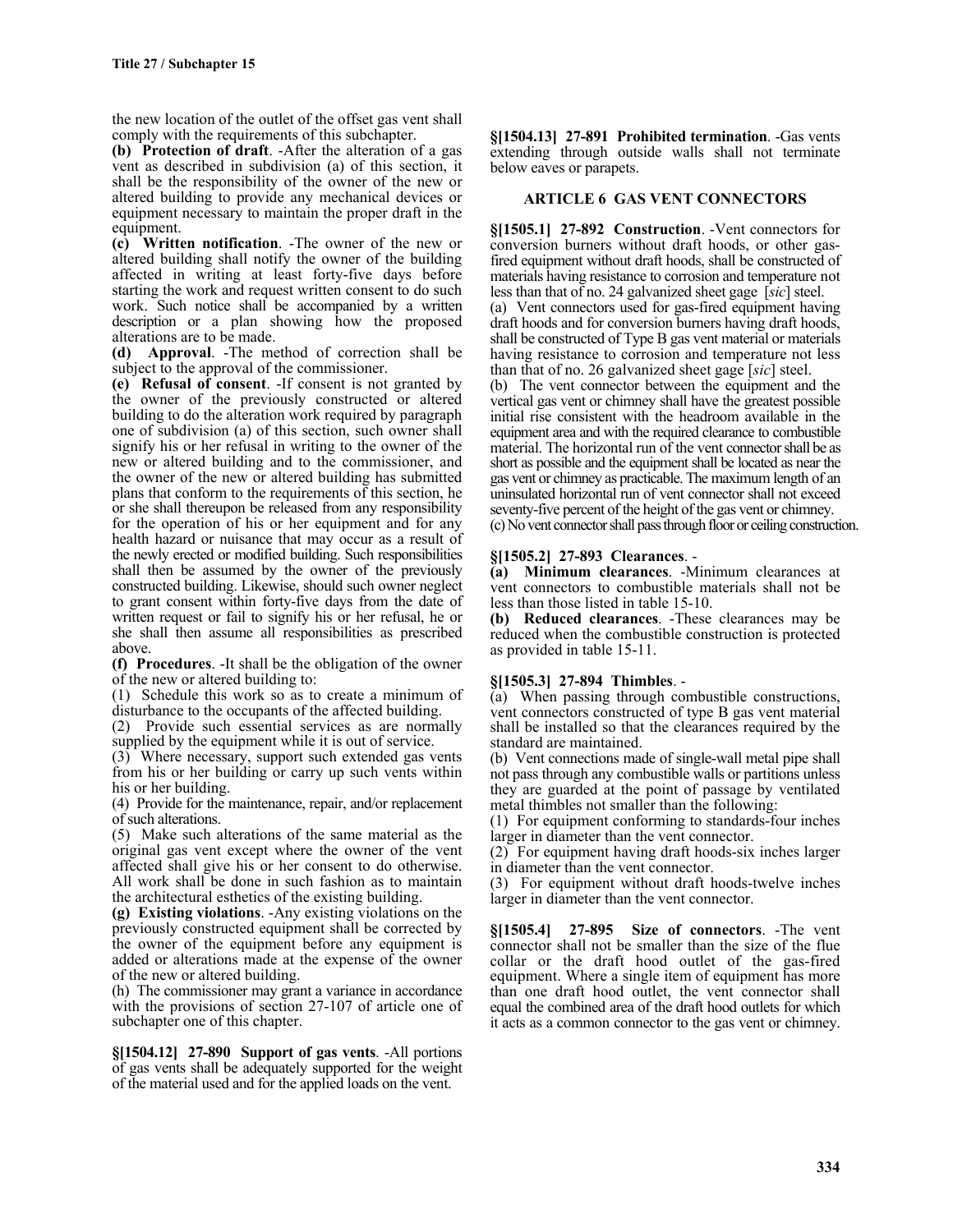|                                     | Minimum Distances from Combustible Materials (in.) |                                                      |  |  |
|-------------------------------------|----------------------------------------------------|------------------------------------------------------|--|--|
|                                     |                                                    |                                                      |  |  |
|                                     |                                                    | Type B Gas Vent Material Other Than Type B Materials |  |  |
| Boiler                              | As required by Std.                                | O                                                    |  |  |
| Warm air furnace                    | As required by Std.                                | O                                                    |  |  |
| Water heater                        | As required by Std.                                | O                                                    |  |  |
| Room Heater                         | As required by Std.                                | O                                                    |  |  |
| Floor furnace                       | As required by Std.                                | h                                                    |  |  |
| Conversion burner (with draft hood) |                                                    |                                                      |  |  |
| Equipment with draft hoods          |                                                    |                                                      |  |  |
| Equipment without draft hoods       | Not Permitted                                      | 18                                                   |  |  |

# **TABLE 15-10 VENT CONNECTOR CLEARANCE[S]\* FOR GAS-FIRED EQUIPMENT**

*\*Copy in brackets not enacted but probably intended.*

# **TABLE 15-11 REDUCED CLEARANCES FOR VENT CONNECTORS WITH SPECIFIED FORMS OF PROTECTIONa**

| Specified Form of Protection <sup>b</sup>                             | Reduced Clearances Where<br>the Required Clearance<br>with No Protection is: |       |                |
|-----------------------------------------------------------------------|------------------------------------------------------------------------------|-------|----------------|
|                                                                       | $18$ in.                                                                     | 9 in. | 6 in.          |
| (a) $1/4$ in. asbestos millboard spaced out 1 in. <sup>c</sup>        | 12                                                                           | 6     |                |
| (b) 28 gage [sic] sheet metal on $1/4$ in. asbestos mill board        | 12                                                                           | 4     | 2              |
| (c) 28 gage [sic] sheet metal spaced out 1 in. $\degree$              | 9                                                                            | 4     | $\mathfrak{D}$ |
| (d) 28 gage [sic] sheet metal on $1/8$ in. asbestos millboard         |                                                                              |       |                |
| spaced out 1 in. <sup>c</sup>                                         | 9                                                                            | 4     | 2              |
| (e) $1 \frac{1}{2}$ in. asbestos cement covering on heating appliance | 18                                                                           | 9     | 6              |
| (f) $1/4$ in. asbestos millboard on 1 in. mineral fiber bats          |                                                                              |       |                |
| reinforced with wire mesh or equivalent                               | 6                                                                            | 4     | 2              |
| (g) 22 gage [sic] sheet metal on 1 in. mineral fiber bats             |                                                                              |       |                |
| reinforced with wire or equivalent                                    | 3                                                                            |       |                |
| (h) $1/4$ in. asbestos cement board or $1/4$ in. asbestos millboard   | 18                                                                           | 9     |                |
| $(i)$ 1/4 in. cellular asbestos                                       | 18                                                                           | 9     |                |

#### **Notes for Table 15-11:**

<sup>a</sup>Except for the protection described in (e) above, all clearances should be measured from the outer surface of the appliance to the combustible material disregarding any intervening protection applied to the combustible material.<br><sup>b</sup>Applied to the combustible material unless otherwise specified and covering all surfaces within the distance specified as

clearance with no protection. Thicknesses are minimum.

cSpacers shall be on\*\* noncombustible material.

*\*\*As enacted but "of" probably intended.*